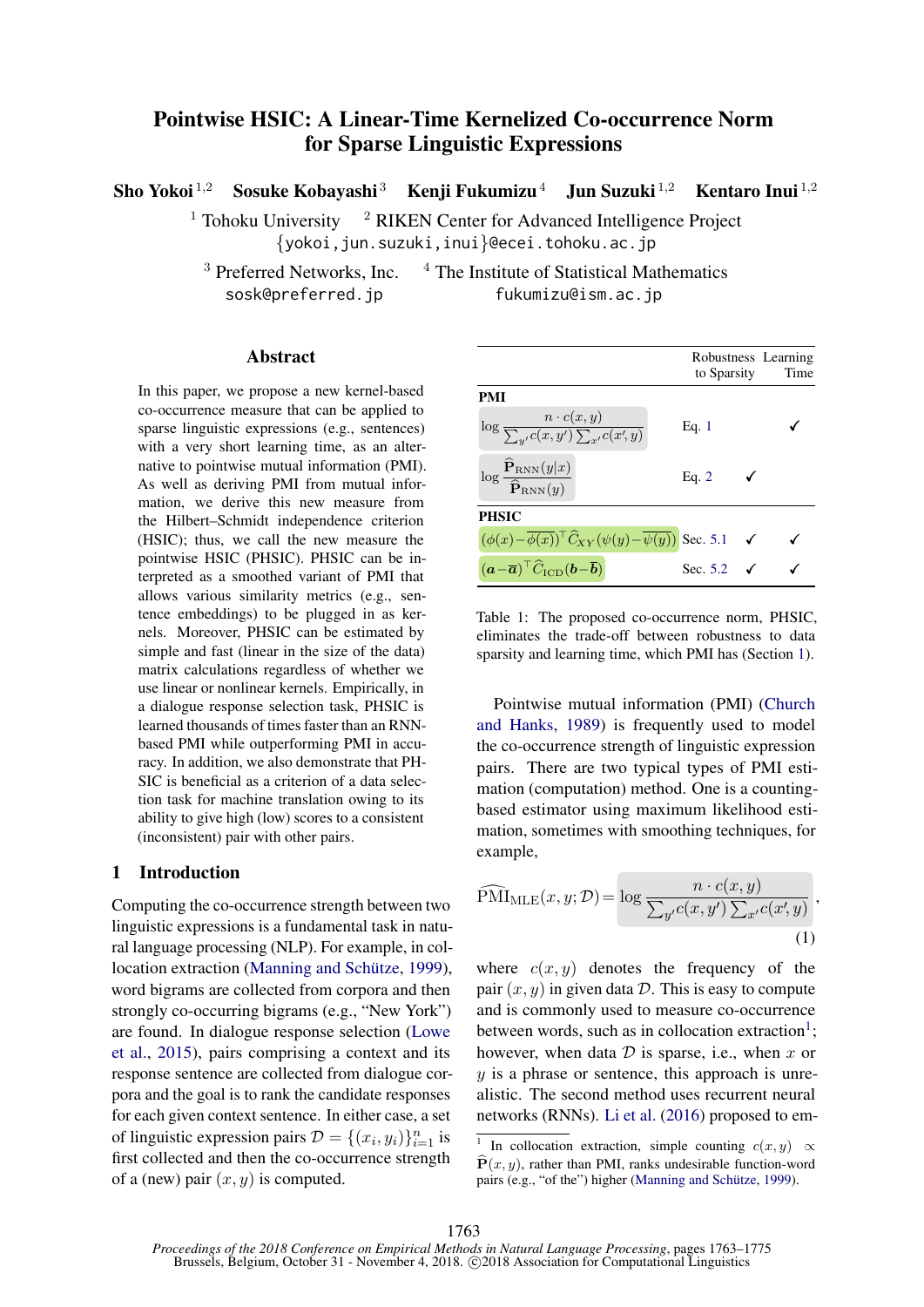ploy PMI to suppress *dull* responses for utterance generation in dialogue systems<sup>[2](#page-0-2)</sup>. They estimated  $P(y)$  and  $P(y|x)$  using RNN language models and estimated PMI as follows:

$$
\widehat{\text{PMI}}_{\text{RNN}}(x, y; \mathcal{D}) = \log \frac{\widehat{\mathbf{P}}_{\text{RNN}}(y|x)}{\widehat{\mathbf{P}}_{\text{RNN}}(y)}\,. \tag{2}
$$

This way of estimating PMI is applicable to sparse language expressions; however, learning RNN language models is computationally costly.

To eliminate this trade-off between robustness to data sparsity and learning time, in this study we propose a new kernel-based co-occurrence measure, which we call the *pointwise Hilbert–Schmidt independence criterion (PHSIC)* (see Table [1\)](#page-0-3). Our contributions are as follows:

- We formalize PHSIC, which is derived from HSIC [\(Gretton et al.,](#page-9-4) [2005\)](#page-9-4), a kernel-based dependence measure, in the same way that PMI is derived from mutual information (Section [3\)](#page-1-1).
- We give an intuitive explanation why PHSIC is robust to data sparsity. PHSIC is a "smoothed variant of PMI", which allows various similarity metrics to be plugged in as kernels (Section [4\)](#page-2-0).
- We propose fast estimators of PHSIC, which are reduced to a simple and fast matrix calculation regardless of whether we use linear or nonlinear kernels (Section [5\)](#page-3-1).
- We empirically confirmed the effectiveness of PHSIC, i.e., its robustness to data sparsity and learning time, in two different types of experiment, a dialogue response selection task and a data selection task for machine translation (Section  $6$ ).

## 2 Problem Setting

Let X and Y denote random variables on  $\mathcal X$  and  $\mathcal Y$ , respectively. In this paper, we deal with the tasks of taking a set of linguistic expression pairs

$$
\mathcal{D} = \{ (x_i, y_i) \}_{i=1}^n \underset{\text{i.i.d.}}{\sim} \mathbf{P}_{XY},
$$
 (3)

which is regarded as a set of i.i.d. samples drawn from a joint distribution  $P_{XY}$ , and then measuring the "co-occurrence strength" for each given pair  $(x, y) \in \mathcal{X} \times \mathcal{Y}$ . Such tasks include collocation extraction and dialogue response selection (Section [1\)](#page-0-1).

#### <span id="page-1-1"></span>3 Pointwise HSIC

In this section, we give the formal definition of PHSIC, a new kernel-based co-occurrence measure. We show a summary of this section in Table [2.](#page-2-1) Intuitively, PHSIC is a "kernelized variant of PMI."

#### <span id="page-1-0"></span>3.1 Dependence Measure

As a preliminary step, we introduce the simple concept of dependence (see Dependence Measure in Table [2\)](#page-2-1). Recall that random variables  $X$  and  $Y$ are *independent* if and only if the joint probability density  $P_{XY}$  and the product of the marginals  $P_X P_Y$  are equivalent. Therefore, we can measure the *dependence* between random variables X and Y via the difference between  $P_{XY}$  and  $P_XP_Y$ .

Both the mutual information and the Hilbert– Schmidt independence criterion, to be described below, are such dependence measures.

## <span id="page-1-4"></span>3.2 MI and PMI

We briefly review the well-known mutual information and PMI (see MI & PMI in Table [2\)](#page-2-1).

The *mutual information (MI)*[3](#page-0-2) between two random variables  $X$  and  $Y$  is defined by

<span id="page-1-3"></span>
$$
MI(X, Y) := KL[\mathbf{P}_{XY} || \mathbf{P}_X \mathbf{P}_Y] \tag{4}
$$

[\(Cover and Thomas,](#page-9-5) [2006\)](#page-9-5), where  $KL[\cdot||\cdot]$  denotes the Kullback–Leibler (KL) divergence. Thus,  $MI(X, Y)$  is the degree of dependence between X and Y measured by the KL divergence between  $\mathbf{P}_{XY}$  and  $\mathbf{P}_X \mathbf{P}_Y$ .

Here, by definition of the KL divergence, MI can be represented in the form of the expectation over  $P_{XY}$ , i.e., the summation over all possible pairs  $(x, y) \in \mathcal{X} \times \mathcal{Y}$ :

<span id="page-1-2"></span>
$$
\mathrm{MI}(X,Y) = \mathop{\mathbf{E}}\limits_{(x,y)} \left[ \log \frac{\mathbf{P}_{XY}(x,y)}{\mathbf{P}_X(x)\mathbf{P}_Y(y)} \right]. \tag{5}
$$

The shaded part in Equation [\(5\)](#page-1-2) is actually the *pointwise mutual information (PMI)* [\(Church and](#page-9-2) [Hanks,](#page-9-2) [1989\)](#page-9-2):

$$
PMI(x, y; X, Y) := \log \frac{\mathbf{P}_{XY}(x, y)}{\mathbf{P}_X(x)\mathbf{P}_Y(y)} .
$$
 (6)

Therefore,  $PMI(x, y)$  can be thought of as the contribution of  $(x, y)$  to  $\text{MI}(X, Y)$ .

 $2\;\;$  In dialogue response selection or generation, a simple conditional probability  $\widehat{\mathbf{P}}(y|x)$ , rather than PMI, ranks *dull* responses (e.g., "I don't know.") higher [\(Li et al.,](#page-9-3) [2016\)](#page-9-3).

<sup>&</sup>lt;sup>3</sup> Conventionally, mutual information is denoted by  $I(X; Y)$ ; in this paper, however, for notational consistency, mutual information is denoted by  $MI(X, Y)$ .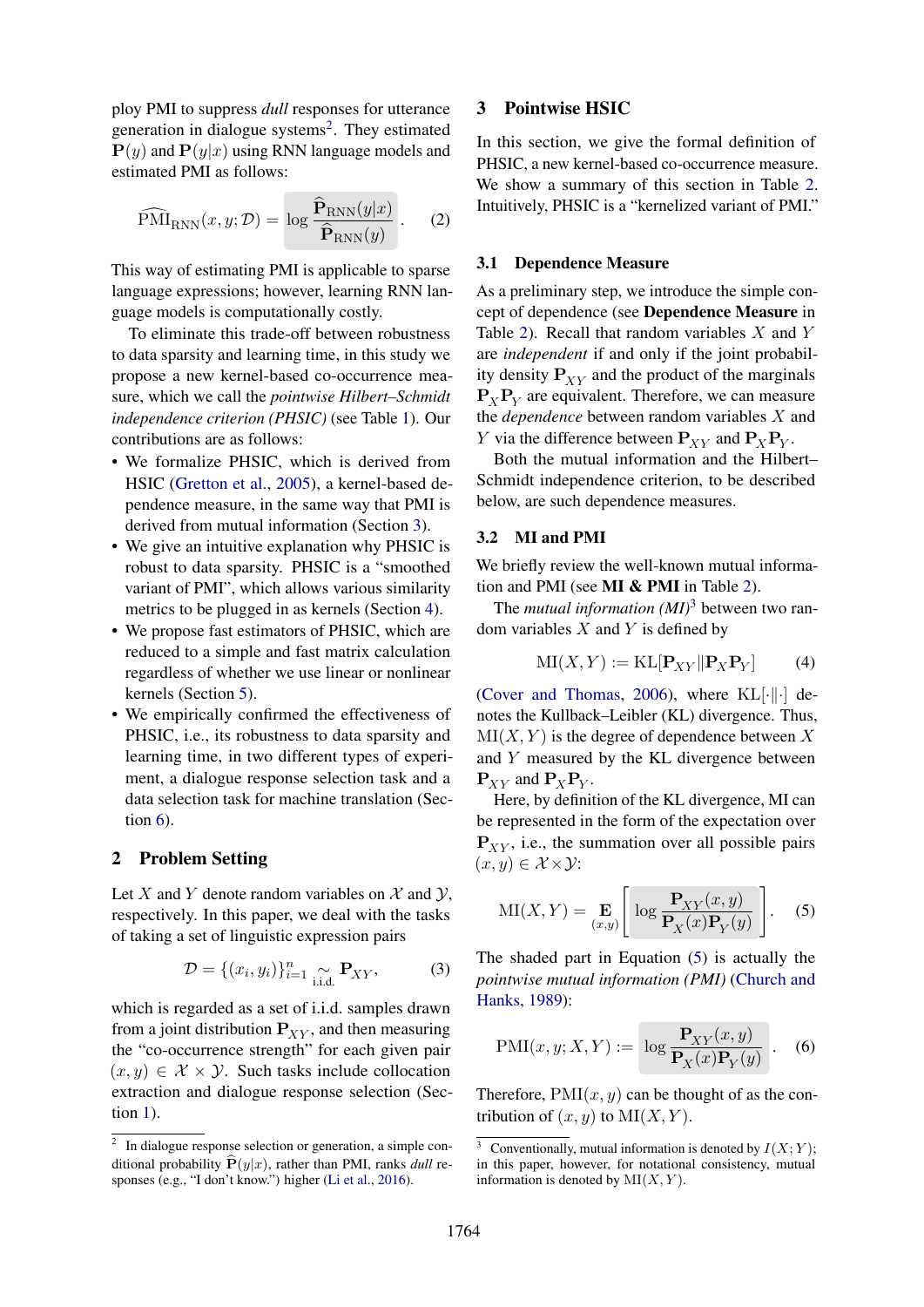|                         | <b>Dependence Measure</b><br>the dependence between $X$ and $Y$<br>(the difference between $P_{xy}$ and $P_xP_y$ )                           | <b>Co-occurrence Measure</b><br>the contribution of $(x, y)$<br>to the dependence between $X$ and $Y$ |
|-------------------------|----------------------------------------------------------------------------------------------------------------------------------------------|-------------------------------------------------------------------------------------------------------|
|                         | $MI(X, Y) = KL[P_{XY}    P_X P_Y]$                                                                                                           | PMI(x, y; X, Y)                                                                                       |
| MI & PMI                | $\mathbf{E}\left[\mathbf{E}\left(x,y\right)\right] \log \frac{\mathbf{P}_{XY}(x,y)}{\mathbf{P}_{X}(x)\mathbf{P}_{Y}(y)}$                     | $= \log \frac{\mathbf{P}_{XY}(x, y)}{\mathbf{P}_{Y}(x)\mathbf{P}_{Y}(y)}$                             |
| <b>HSIC &amp; PHSIC</b> | $\text{HSIC}(X, Y; k, \ell) = \text{MMD}_{k, \ell}^2[\mathbf{P}_{XY}, \mathbf{P}_X \mathbf{P}_Y]$                                            | $PHSIC(x, y; X, Y, k, \ell)$                                                                          |
|                         | $= \mathop{\mathbf{E}}_{(x,y)} \bigg[ \big( \phi(x) - m_X \big)^\top C_{XY} \big( \psi(y) - m_Y \big) \bigg]$                                | $= (\phi(x) - m_X)^{\top} C_{XY}(\psi(y) - m_Y)$                                                      |
|                         | $=\mathop{\mathbf{E}}\limits_{(x,y)}\left[\mathop{\mathbf{E}}\limits_{(x',y')}\left[\widetilde{k}(x,x')\widetilde{\ell}(y,y')\right]\right]$ | $=\Big[\mathop{\mathbf{E}}\limits_{(x',y')}[\widetilde{k}(x,x')\widetilde{\ell}(y,y')] \Big]$         |

<span id="page-2-1"></span>Table 2: Relationship between the mutual information (MI), the pointwise mutual information (PMI), the Hilbert– Schmidt independence criterion (HSIC), and the pointwise HSIC (PHSIC). As well as defining PMI as the contribution to MI, we define PHSIC as the contribution to HSIC. In short, PHSIC is a "kernelized PMI" (Section [3\)](#page-1-1).

### <span id="page-2-7"></span>3.3 HSIC and PHSIC

As seen in the previous section, PMI can be derived from MI. Here, we consider replacing MI with the Hilbert–Schmidt independence criterion (HSIC). Then, in analogy with the relationship between PMI and MI, we derive PHSIC from HSIC (see HSIC & PHSIC in Table [2\)](#page-2-1).

Let  $k: \mathcal{X} \times \mathcal{X} \rightarrow \mathbb{R}$  and  $\ell: \mathcal{Y} \times \mathcal{Y} \rightarrow \mathbb{R}$ denote positive definite kernels on  $X$  and  $Y$ , respectively (intuitively, they are similarity functions between linguistic expressions). The *Hilbert– Schmidt independence criterion (HSIC)* [\(Gretton](#page-9-4) [et al.,](#page-9-4) [2005\)](#page-9-4), a kernel-based dependence measure, is defined by

$$
\mathrm{HSIC}(X, Y; k, \ell) := \mathrm{MMD}_{k, \ell}^2[\mathbf{P}_{XY}, \mathbf{P}_X \mathbf{P}_Y], (7)
$$

where  $MMD[\cdot, \cdot]$  denotes the maximum mean discrepancy (MMD) [\(Gretton et al.,](#page-9-6) [2012\)](#page-9-6), which measures the difference between random variables on a kernel-induced feature space. Thus,  $HSLC(X, Y; k, \ell)$  is the degree of dependence between  $X$  and  $Y$  measured by the MMD between  $P_{XY}$  and  $P_XP_Y$ , while MI is measured by the KL divergence (Equation [\(4\)](#page-1-3)).

Analogous to MI in Equation [\(5\)](#page-1-2), HSIC can be represented in the form of the expectation on  $P_{XY}$ by a simple deformation:

$$
HSIC(X, Y; k, \ell)
$$
  
= 
$$
\mathbf{E}_{(x,y)} \left[ \left( \phi(x) - m_X \right)^{\top} C_{XY}(\psi(y) - m_Y) \right]
$$
 (8)

$$
=\mathbf{E}_{(x,y)}\left[\mathbf{E}_{(x',y')}[\widetilde{k}(x,x')\widetilde{\ell}(y,y')]\right],\tag{9}
$$

where

$$
\phi(x) := k(x, \cdot), \quad \psi(y) := \ell(y, \cdot), \tag{10}
$$

$$
m_X := \mathbf{E}_x[\phi(x)], \quad m_Y := \mathbf{E}_y[\psi(y)], \tag{11}
$$

<span id="page-2-5"></span>
$$
C_{XY} := \mathbf{E}_{(x,y)}[(\phi(x) - m_X)(\psi(y) - m_Y)^{\top}], (12)
$$

$$
\widetilde{k}(x, x') := k(x, x') - \mathbf{E}_{x'}[k(x, x')]
$$

$$
- \mathbf{E}_x[k(x, x')] + \mathbf{E}_{x,x'}[k(x, x')].
$$
 (13)

At first glance, these equations are somewhat complicated; however, the estimators of PHSIC we actually use are reduced to a simple matrix calculation in Section [5.](#page-3-1) Unlike MI in Equation [\(5\)](#page-1-2), HSIC has two representations: Equation [\(8\)](#page-2-2) is the representation in feature space and Equation [\(9\)](#page-2-3) is the representation in data space.

Similar to the relationship between MI and PMI (Section [3.2\)](#page-1-4), we define the *pointwise Hilbert– Schmidt independence criterion (PHSIC)* by the shaded parts in Equations [\(8\)](#page-2-2) and [\(9\)](#page-2-3):

$$
\text{PHSIC}(x, y; X, Y, k, \ell)
$$

$$
:= \left[ \left( \phi(x) - m_X \right)^{\top} C_{XY}(\psi(y) - m_Y) \right] \tag{14}
$$

<span id="page-2-6"></span><span id="page-2-4"></span>
$$
= \mathbf{E}_{(x',y')}[\widetilde{k}(x,x')\widetilde{\ell}(y,y')] \tag{15}
$$

Namely,  $PHSIC(x, y)$  is defined as the contribution of  $(x, y)$  to HSIC $(X, Y)$ .

In summary, we define PHSIC such that "MI:PMI = HSIC:PHSIC" holds (see Table [2\)](#page-2-1).

#### <span id="page-2-2"></span><span id="page-2-0"></span>4 PHSIC as Smoothed PMI

<span id="page-2-3"></span>This section gives an intuitive explanation for the first feature of PHSIC, i.e., the robustness to data sparsity, using Table [3.](#page-3-2) In short, we show that PHSIC is a "smoothed variant of PMI."

First, the maximum likelihood estimator of PMI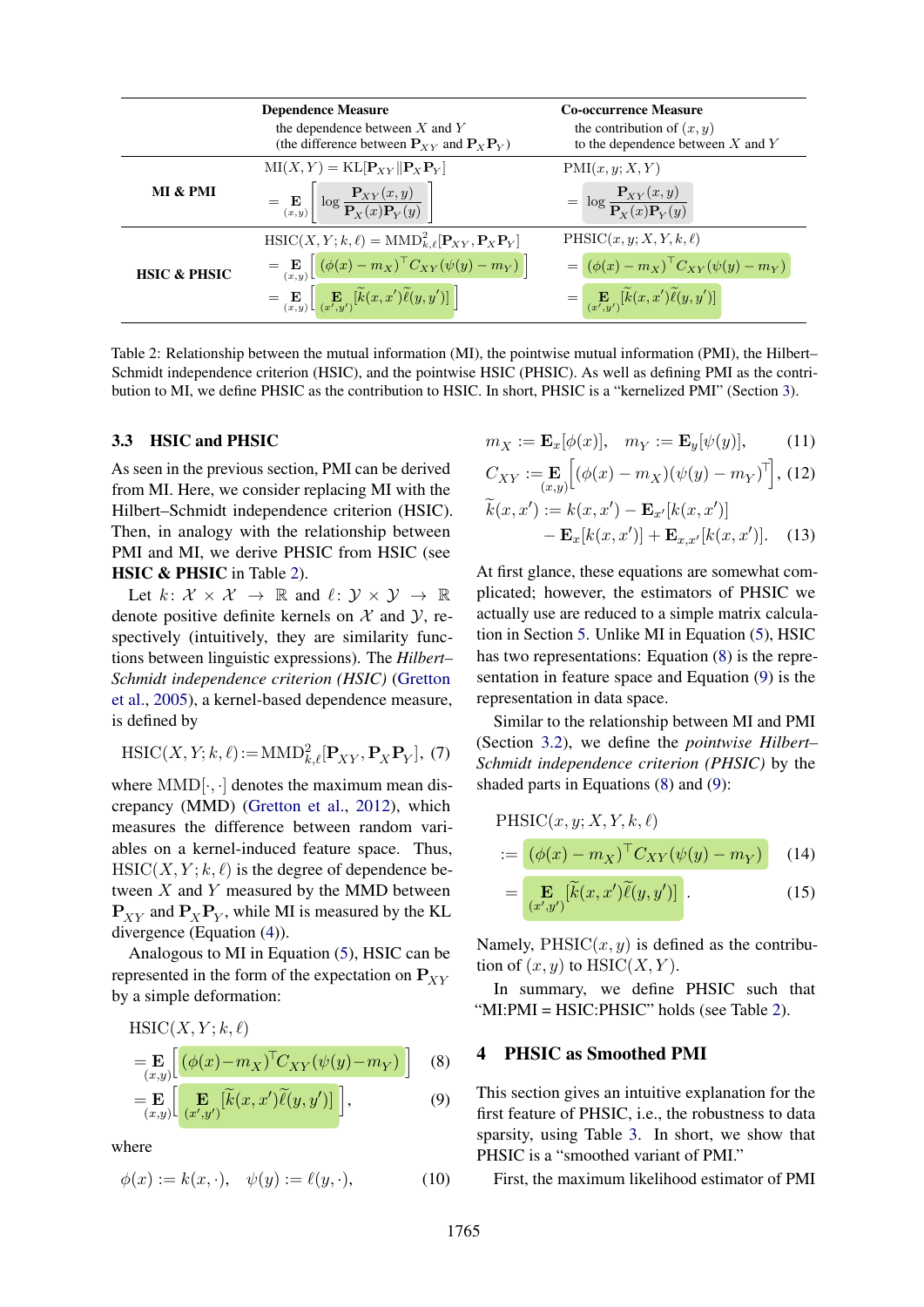|                                                                                                                                                                                                                                                                                                                                                                                                                                                            | add scores                                                                                                                      | deduct scores                                                            |  |  |
|------------------------------------------------------------------------------------------------------------------------------------------------------------------------------------------------------------------------------------------------------------------------------------------------------------------------------------------------------------------------------------------------------------------------------------------------------------|---------------------------------------------------------------------------------------------------------------------------------|--------------------------------------------------------------------------|--|--|
| $\widehat{\mathrm{PMI}}(x, y; \mathcal{D}) = \log \frac{n \cdot \sum_i \mathbb{I}[x = x_i \wedge y = y_i]}{\sum_i \mathbb{I}[x = x_i] \sum_i \mathbb{I}[y = y_i]}$                                                                                                                                                                                                                                                                                         | (x,y)<br>$\mathcal{D} = \{\ldots, (\stackrel{\cdot\cdot}{\boldsymbol{x_i}}, \stackrel{\cdot\cdot}{\boldsymbol{y_i}}), \ldots\}$ | (x, y)<br>(x, y)<br>$\{\ldots, (x_i, y_i\),ldld, (x_i\,, y_i), \ldots\}$ |  |  |
| $\widehat{\mathrm{PHSIC}}(x,y;\mathcal{D},k,\ell) = \frac{1}{n}\sum_i \hat{\vec{k}}(x,x_i) \overline{\hat{\ell}}(y,y_i) \left  \begin{array}{cccc} (x,y) & (x,y) & (x,y) & (x,y) \ \mathcal{U} & \mathcal{U} & \mathcal{U} & \mathcal{U} & \mathcal{U} \\ \mathcal{U} & \mathcal{U} & \mathcal{U} & \mathcal{U} & \mathcal{U} & \mathcal{U} & \mathcal{U} \\ \{\ldots,(x_i,y_i),\ldots,(x_i,y_i),\ldots\} & \{\ldots,(x_i,y_i),\ldots,(x_i,y_i),\ldots,(x$ |                                                                                                                                 |                                                                          |  |  |

<span id="page-3-2"></span>Table 3: Comparison of estimators of PMI and PHSIC in terms of methods of matching the given  $(x, y)$  and the observed  $(x_i, y_i)$  in D. PMI matches them in an exact manner, while PHSIC smooths the matching using kernels. Therefore, PHSIC is expected to be robust to data sparsity (Section [4\)](#page-2-0).

in Equation [\(1\)](#page-0-0) can be rewritten as

$$
\widehat{\text{PMI}}(x, y; \mathcal{D}) = \log \frac{n \cdot \sum_{i} \mathbb{I}[x = x_i \land y = y_i]}{\sum_{i} \mathbb{I}[x = x_i] \sum_{i} \mathbb{I}[y = y_i]}, (16)
$$

where  $\mathbb{I}[\text{condition}] = 1$  if the condition is true and  $\mathbb{I}[\text{condition}] = 0$  otherwise. According to Equa-tion [\(16\)](#page-3-3),  $\widehat{\text{PMI}}(x, y)$  is the amount computed by repeating the following operation (see the first row in Table [3\)](#page-3-2):

*collate the given* (x, y) *and the observed*  $(x_i, y_i)$  in  $D$  in order, and add the scores if  $(x, y)$  and  $(x_i, y_i)$  match exactly or deduct *the scores if either the* x *side or the* y *side (but nor both) matches.*

Moreover, an estimator of PHSIC in data space (Equation  $(15)$ ) is

$$
\widehat{\text{PHSIC}}(x, y; \mathcal{D}, k, \ell) = \frac{1}{n} \sum_{i} \widehat{k}(x, x_i) \widehat{\tilde{\ell}}(y, y_i),
$$
\n(17)

where  $k(\cdot, \cdot)$  and  $\ell(\cdot, \cdot)$  are similarity functions cen-tered on the data<sup>[4](#page-0-2)</sup>. According to Equation  $(17)$ ,  $\widehat{PHSIC}(x, y)$  is the amount computed by repeating the following operation (see the second row in Table [3\)](#page-3-2):

*collate the given* (x, y) *and the observed*  $(x_i, y_i)$  in  $D$  in order, and add the scores if *the similarities on the* x *and* y *sides are both*  $higher (both k(x, x_i) > 0$  and  $\ell(y, y_i) > 0$ *hold)*[5](#page-0-2) *or deduct the scores if the similarities on either the* x *or* y *sides are similar but those on the other side are not similar.*

<span id="page-3-3"></span>As described above, when comparing the estimators of PMI and PHSIC from the viewpoint of "methods of matching the given  $(x, y)$  and the observed  $(x_i, y_i)$ ," it is understood that PMI matches them in an exact manner, while PHSIC smooths the matching using kernels (similarity functions).

With this mechanism, even for completely unknown pairs, it is possible to estimate the cooccurrence strength by referring to observed pairs through the kernels. Therefore, PHSIC is expected to be robust to data sparsity and can be applied to phrases and sentences.

Available Kernels for PHSIC In NLP, a variety of similarity functions (i.e., positive definite kernels) are available. We can freely utilize such resources, such as cosine similarity between sentence embeddings. For a more detailed discussion, see Appendix [A.](#page-11-0)

### <span id="page-3-4"></span><span id="page-3-1"></span>5 Empirical Estimators of PHSIC

Recall that we have two types of empirical estimator of PMI, the maximum likelihood estimator (Equation [\(1\)](#page-0-0)) and the RNN-based estimator (Equation  $(2)$ ). In this section, we describe how to rapidly estimate PHSIC from data. When using the linear kernel or cosine similarity (e.g., cosine similarity between sentence embeddings), PHSIC can be efficiently estimated in feature space (Section [5.1\)](#page-3-0). When using a nonlinear kernel such as the Gaussian kernel, PHSIC can also be estimated efficiently in data space via a simple matrix decomposition (Section [5.2\)](#page-4-0).

#### <span id="page-3-0"></span>5.1 Estimation Using Linear Kernel or Cosine

When using the linear kernel or cosine similarity, the estimator of PHSIC in feature space [\(14\)](#page-2-6) is as follows:

<sup>&</sup>lt;sup>4</sup> To be exact,  $\widetilde{k}(x, x') := k(x, x') - \frac{1}{n} \sum_{j=1}^{n} k(x, x_j) - \frac{1}{n} \sum_{j=1}^{n} k(x, x_j)$  $\frac{1}{n}\sum_{i=1}^{n}k(x_i, x') + \frac{1}{n^2}\sum_{i=1}^{n}\sum_{j=1}^{n}k(x_i, x_j)$ , which is an estimator of the centered kernel  $\widetilde{k}(x, x')$  in Equation [\(13\)](#page-2-5).

<sup>&</sup>lt;sup>5</sup> In addition, the scores are added if the similarity on the  $x$ side and that on the y side are both lower, that is, if  $\widetilde{k}(x, x_i)$  < 0 and  $\ell(y, y_i) < 0$  hold.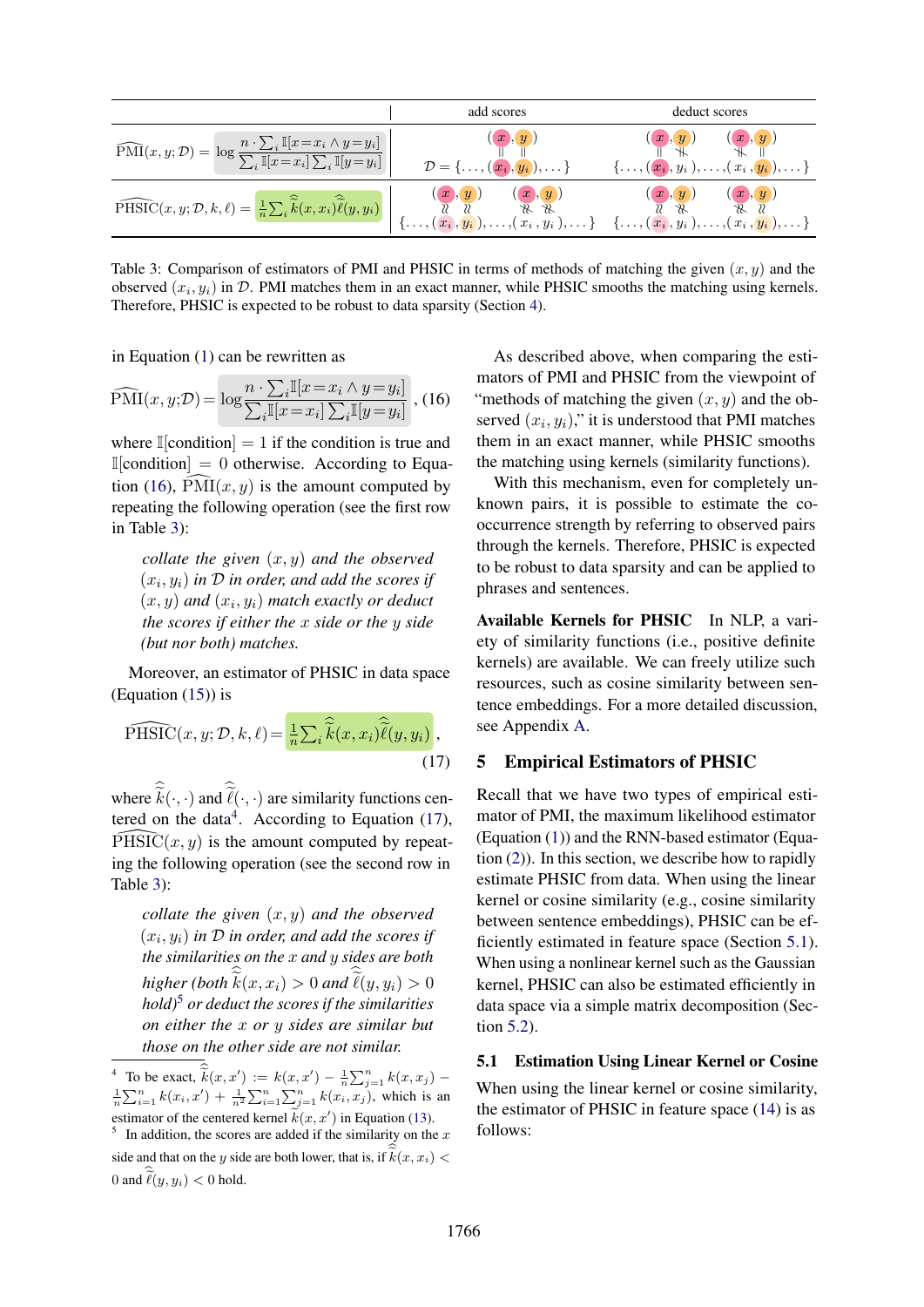$\widehat{\text{PHSIC}}_{\text{feature}}(x, y; \mathcal{D}, k, \ell)$ 

$$
= (\phi(x) - \overline{\phi(x)})^{\top} \widehat{C}_{XY}(\psi(y) - \overline{\psi(y)}) , \quad (18)
$$

where

$$
\phi(x) = \begin{cases} x & (k(x, x') = x^{\top} x') \\ x / \|x\| & (k(x, x') = \cos(x, x')) \end{cases}
$$
 (19)

$$
\overline{\phi(x)} := \frac{1}{n} \sum_{i=1}^{n} \phi(x_i), \quad \overline{\psi(y)} := \frac{1}{n} \sum_{i=1}^{n} \psi(y_i), \quad (20)
$$

$$
\widehat{C}_{XY} := \frac{1}{n} \sum_{i=1}^{n} \phi(x_i) \psi(y_i)^\top - \overline{\phi(x)} \overline{\psi(y)}^\top. \quad (21)
$$

Generally in kernel methods, a feature map  $\phi(\cdot)$ induced by a kernel  $k(\cdot, \cdot)$  is unknown or highdimensional and it is difficult to compute estimated values in feature space<sup>[6](#page-0-2)</sup>. However, when we use the linear kernel or cosine similarity, feature maps can be explicitly determined (Equation [\(19\)](#page-4-2)).

Computational Cost When learning Equa-tion [\(18\)](#page-4-3) with feature maps  $\phi: \mathcal{X} \rightarrow \mathbb{R}^d$  and  $\psi \colon \mathcal{Y} \to \mathbb{R}^d$ , computing the vectors  $\overline{\phi(x)}$ ,  $\overline{\psi(y)} \in$  $\mathbb{R}^d$  and the matrix  $\widehat{C}_{XY} \in \mathbb{R}^{d \times d}$  takes  $\mathcal{O}(nd^2)$ time and  $\mathcal{O}(nd)$  space (linear in the size of the input, *n*). When estimating  $PHSIC(x, y)$ , computing  $\phi(x), \psi(y) \in \mathbb{R}^d$  and Equation [\(18\)](#page-4-3) takes  $O(d^2)$  time (constant; does not depend on the size of the input,  $n$ ).

## <span id="page-4-0"></span>5.2 Estimation Using Nonlinear Kernels

When using a nonlinear kernel such as the Gaussian kernel, it is necessary to estimate PHSIC in data space. Using a simple matrix decomposition, this can be achieved with the same computational cost as the estimation in feature space. See Appendix [B](#page-11-1) for a detailed derivation.

## <span id="page-4-1"></span>6 Experiments

In this section, we provide empirical evidence for the greater effectiveness of PHSIC than PMI, i.e., a very short learning time and robustness to data sparsity. Among the many potential applications of PHSIC, we choose two fundamental scenarios, (re-)ranking/classification and data selection.

• In the ranking/classification scenario (measuring the co-occurrence strength of *new data pairs* with reference to observed pairs), PHSIC is applied as a criterion for the dialogue response selection task (Section [6.2\)](#page-4-4).

<span id="page-4-3"></span>• In the data selection/filtering scenario (ordering the entire set of *observed data pairs* according to the co-occurrence strength), PHSIC is also applied as a criterion for data selection in the context of machine translation (Section [6.3\)](#page-6-0).

## <span id="page-4-2"></span>6.1 PHSIC Settings

To take advantage of recent developments in representation learning, we used several pre-trained models for encoding sentences into vectors and several kernels between these vectors for PHSIC.

Encoders As sentence encorders, we used two pre-trained models without fine-tuning. First, the sum of the word vectors effectively represents a sentence [\(Mikolov et al.,](#page-9-7) [2013a\)](#page-9-7):

$$
\mathbf{x} = \sum_{w \in x} \text{vec}(w), \quad \mathbf{y} = \sum_{w \in y} \text{vec}(w). \quad (22)
$$

For  $vec(\cdot)$ , we used the pre-trained **fastText** model[7](#page-0-2) , which is a high-accuracy and popular word embedding model [\(Bojanowski et al.,](#page-9-8) [2017\)](#page-9-8); models in 157 languages are publicly distributed [\(Grave](#page-9-9) [et al.,](#page-9-9) [2018\)](#page-9-9). Second, we also used a DNN-based sentence encoder, called the universal sentence encoder [\(Cer et al.,](#page-9-10) [2018\)](#page-9-10), which utilizes the deep averaging network (**DAN**) [\(Iyyer et al.,](#page-9-11) [2015\)](#page-9-11). The pre-trained model for English sentences we used is publicly available<sup>[8](#page-0-2)</sup>.

Kernels As kernels between these vectors, we used cosine similarity (**cos**)

$$
k(\boldsymbol{x}, \boldsymbol{x}') = \cos(\boldsymbol{x}, \boldsymbol{x}') \tag{23}
$$

and the Gaussian kernel (also known as the radial basis function kernel; **RBF** kernel)

$$
k(\boldsymbol{x}, \boldsymbol{x}') = \exp\left(-\frac{\|\boldsymbol{x} - \boldsymbol{x}'\|_2^2}{2\sigma^2}\right),\qquad(24)
$$

and similarly for  $\ell(\mathbf{y}, \mathbf{y}')$ . The experiments are ran with hyperparameter  $\sigma = 1.0$  for the RBF kernel, and  $d = 100$  for incomplete Cholesky decomposition (for more detail, see Section [B\)](#page-11-1).

#### <span id="page-4-4"></span>6.2 Ranking: Dialogue Response Selection

In the first experiment, we applied PHSIC as a ranking criterion of the task of dialogue response

<sup>6</sup> One of the characteristics of kernel methods is that an intractable estimation in feature space is replaced with an efficient estimation in data space.

<sup>7</sup> [https://fasttext.cc/docs/en/english-vectors.](https://fasttext.cc/docs/en/english-vectors.html) [html](https://fasttext.cc/docs/en/english-vectors.html), [https://fasttext.cc/docs/en/crawl-vectors.](https://fasttext.cc/docs/en/crawl-vectors.html) [html](https://fasttext.cc/docs/en/crawl-vectors.html)

<sup>8</sup> [https://www.tensorflow.org/hub/modules/google/](https://www.tensorflow.org/hub/modules/google/universal-sentence-encoder/1) [universal-sentence-encoder/1](https://www.tensorflow.org/hub/modules/google/universal-sentence-encoder/1)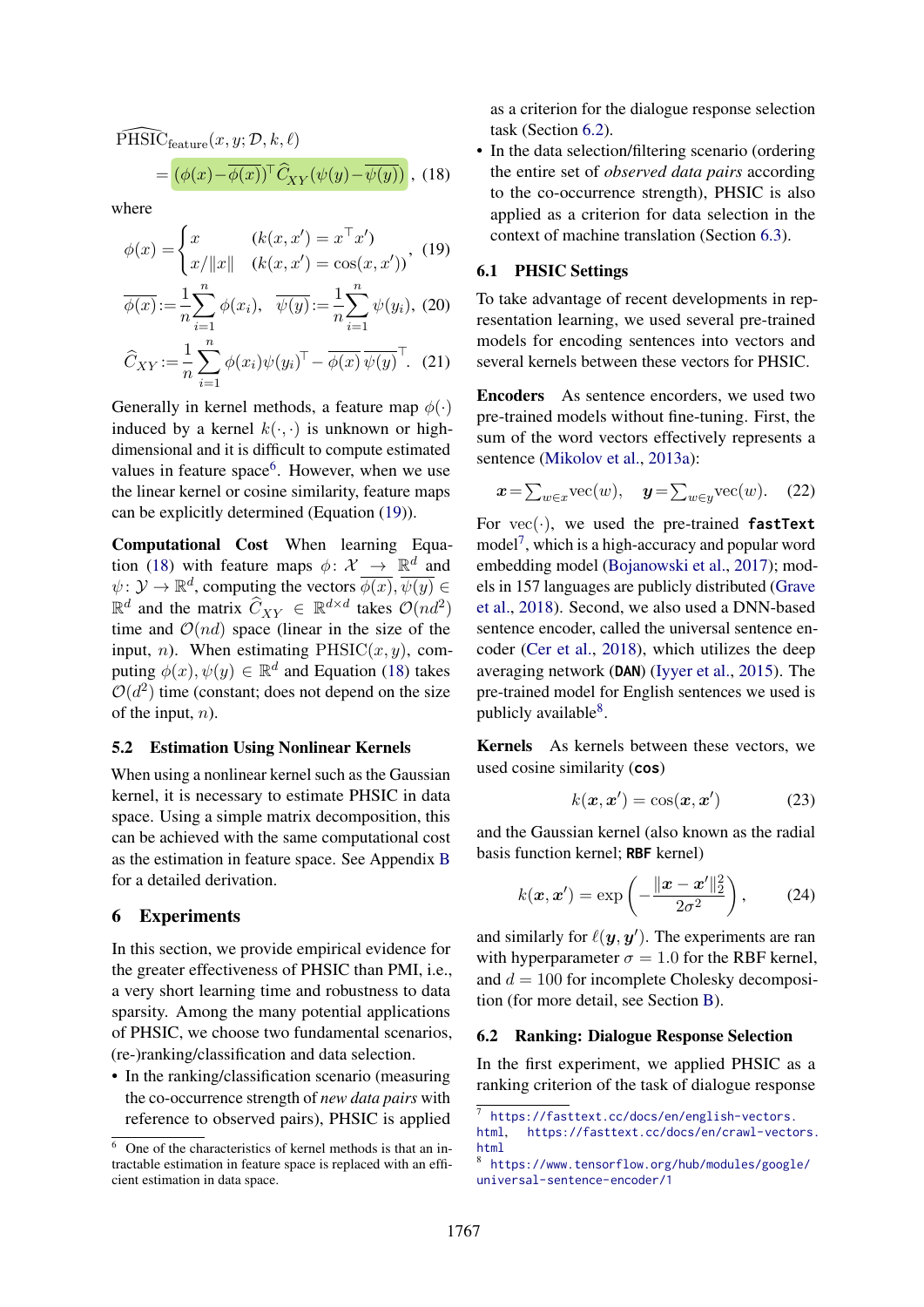selection [\(Lowe et al.,](#page-9-1) [2015\)](#page-9-1); in the task, pairs comprising a context (previous utterance sequence) and its response are collected from dialogue corpora and the goal is to rank the candidate responses for each given context sentence.

The task entails sentence sequences (very sparse linguistic expressions); moreover, [Li et al.](#page-9-3) [\(2016\)](#page-9-3) pointed out that (RNN-based) PMI has a positive impact on suppressing *dull* responses (e.g., "I don't know.") in dialogue systems. Therefore, PHSIC, another co-occurrence measure, is also expected to be effective for this. With this setting, where the validity of PMI is confirmed, we investigate whether PHSIC can replace RNN-based PMI in terms of both learning time and robustness to data sparsity.

## Experimental Settings

Dataset For the training data, we gathered approximately  $5 \times 10^5$  reply chains from Twitter, fol-lowing [Sordoni et al.](#page-10-0)  $(2015)^9$  $(2015)^9$  $(2015)^9$ . In addition, we randomly selected  $\{10^3, 10^4, 10^5\}$  reply chains from that dataset. Using these small subsets, we confirmed the effect of the difference in the size of the training set (data sparseness) on the learning time and predictive performance.

For validation and test data, we used a small (approximately 2000 pairs each) but highly reliable dataset created by [Sordoni et al.](#page-10-0) [\(2015\)](#page-10-0)<sup>[10](#page-0-2)</sup>, which consists only of conversations given high scores by human annotators. Therefore, this set was not expected to include *dull* responses.

For each dataset, we converted each contextmessage-response triple into a context-response pair by concatenating the context and message following [Li et al.](#page-9-3) [\(2016\)](#page-9-3). In addition, to convert the test set (positive examples) to ten-choice multiplechoice questions, we shuffled the combinations of context and response to generate pseudo-negative examples.

Evaluation Metrics We adopted the following evaluation metrics for the task: (i) ROC-AUC (the area under the receiver operating characteristic curve), (ii) MRR (the mean reciprocal rank), and (iii)  $Recall@{1,2}.$ 

|         |      |                                                                |                                 | Size of Training Set $n$ |     |     |                                                    |  |
|---------|------|----------------------------------------------------------------|---------------------------------|--------------------------|-----|-----|----------------------------------------------------|--|
|         |      | Config                                                         |                                 |                          |     |     | $10^3$ $10^4$ $10^5$ $5 \times 10^5$               |  |
|         | Dim. | Init.                                                          |                                 |                          |     |     |                                                    |  |
|         |      |                                                                | Total 20.6 99.2 634.3 4042.5    |                          |     |     |                                                    |  |
|         | 300  | fastText $\widehat{\mathbf{P}}(y)$ 8.0 23.6 294.6 1710.1       |                                 |                          |     |     |                                                    |  |
| RNN-PMI |      |                                                                |                                 |                          |     |     | $\widehat{\mathbf{P}}(y x)$ 12.6 75.6 339.7 2332.4 |  |
|         |      |                                                                | Total 49.0 162.0 1751.3 13054.9 |                          |     |     |                                                    |  |
|         |      | 1200 fastText $\widehat{\mathbf{P}}(y)$ 16.3 57.2 671.0 5512.1 |                                 |                          |     |     |                                                    |  |
|         |      |                                                                |                                 |                          |     |     | $\mathbf{P}(y x)$ 32.7 104.8 1080.3 7542.8         |  |
|         |      | Encoder Kernel                                                 |                                 |                          |     |     |                                                    |  |
| PHSIC   |      | fastText cos                                                   |                                 | 0.0                      | 0.1 | 0.5 | 2.8                                                |  |
|         | DAN  | COS                                                            |                                 | 0.0                      | 0.1 | 0.4 | 1.8                                                |  |

<span id="page-5-0"></span>Table 4: Learning time [s] for each model and each size of training set for the dialogue response task. Each row denotes a model; each column denotes the number of training data  $n$ . The text appended to each baseline model denotes the number of dimension of hidden layers (*Dim.*) and the method of initialization the embedding layer (*Init.*). The text appended to each proposed model denotes the pre-trained models used to encode sentences into vectors (*Encoder*) and the kernel between these vectors (*Kernel*). The best result (the shortest learning time) in each column is in bold.

Experimental Procedure We used the following procedure: (i) train the model with a set of context-response pairs  $\mathcal{D} = \{(x_i, y_i)\}_{i=1}^n$ ; (ii) for each context sentence  $x$  in the test data, rank the candidate responses  $\{y_j\}_{j=1}^{10}$  by the model; and (iii) report three evaluation metrics.

Baseline Measures As baseline measures, both (1) an RNN language model  $\widehat{P}_{RNN}(y)$  [\(Mikolov](#page-10-1) [et al.,](#page-10-1) [2010\)](#page-10-1) and (2) a conditional RNN language model  $\hat{\mathbf{P}}_{RNN}(y|x)$  [\(Sutskever et al.,](#page-10-2) [2014\)](#page-10-2) were trained, and (3) PMI based on these language models, RNN-PMI, was also used for experiments (see Equation [\(2\)](#page-1-0)). We trained these models with all combinations of the following settings: (a) the number of dimensions of the hidden layers being 300 or 1200 and (b) the initialization of the embedding layer being **random** (uniform on [−0.1, 0.1]) or **fastText**. For more detailed settings, see Appendix [C.](#page-12-0)

### Experimental Results

<span id="page-5-1"></span>Learning Time Table [4](#page-5-0) shows the experimental results of the learning time $11$ . Regardless of the size of the training set  $n$ , the learning time for

 $\frac{9}{9}$  We collected tweets after 2017 for our training set to avoid duplication with the test set, which contains tweets from the year 2012.

<sup>10</sup> [https://www.microsoft.com/en-us/download/](https://www.microsoft.com/en-us/download/details.aspx?id=52375) [details.aspx?id=52375](https://www.microsoft.com/en-us/download/details.aspx?id=52375)

 $\overline{11}$  The computing environment was as follows:

<sup>(</sup>i) CPU: Xeon E5-1650-v3 (3.5 GHz, 6 Cores);

<sup>(</sup>ii) GPU: GTX 1080 (8 GB).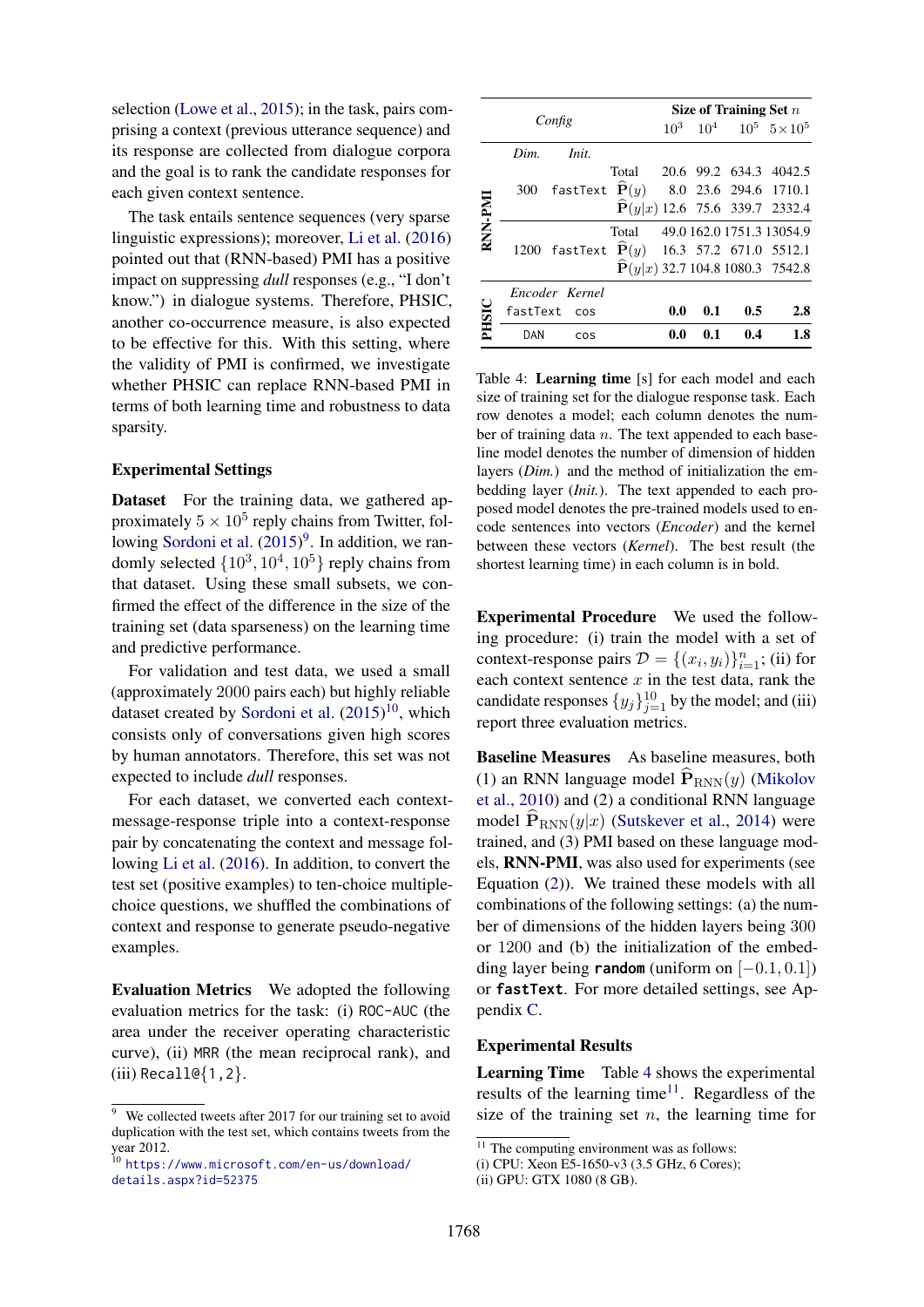PHSIC is much shorter than that of the RNN-based method. For example, even when the size of the training set *n* is  $5 \times 10^5$ , PHSIC is approximately 1400–4000 times faster than RNN-based PMI. This is because the estimators of PHSIC are reduced to a deterministic and efficient matrix calculation (Section [5\)](#page-3-1), whereas neural network-based models involve the sequential optimization of parameters via gradient descent methods.

Robustness to Data Sparsity Table [5](#page-7-0) shows the experimental results of the predictive performance. When the size of the training data is small  $(n = 10<sup>3</sup>, 10<sup>4</sup>)$ , that is, when the data is extremely sparse, the predictive performance of PHSIC hardly deteriorates while that of PMI rapidly decays as the number of data decreases. This indicates that PH-SIC is more robust to data sparsity than RNN-based PMI owing to the effect of kernels. Moreover, PH-SIC with the simple cosine kernel outperforms the RNN-based model regardless of the number of data, while the learning time of PHSIC is thousands of times shorter than those of the baseline methods (Section [6.2\)](#page-5-1).

Additionally we report Spearman's rank correlation coefficient between models to verify whether PHSIC shows similar behavior to PMI. See Appendix [D](#page-12-1) for more detail.

#### <span id="page-6-0"></span>6.3 Data Selection for Machine Translation

The aim of our second experiment was to demonstrate that PHSIC is also beneficial as a criterion of data selection. To achieve this, we attempted to apply PHSIC to a parallel corpus filtering task that has been intensively discussed in recent (neural) machine translation (MT, NMT) studies. This task was first adopted as a shared task in the third conference on machine translation (WMT  $2018$ )<sup>[12](#page-0-2)</sup>.

Several existing parallel corpora, especially those automatically gathered from large-scale text data, such as the Web, contain unacceptable amounts of noisy (low-quality) sentence pairs that greatly affect the translation quality. Therefore, the development of an effective method for parallel corpus filtering would potentially have a large influence on the MT community; discarding such noisy pairs may improve the translation quality and shorten the training time.

We expect PHSIC to give low scores to *exceptional* sentence pairs (misalignments or missing translations) during the selection process because PHSIC assigns low scores to pairs that are highly inconsistent with other pairs (see Section [4\)](#page-2-0). Note that applying RNN-based PMI to a parallel corpus selection task is unprofitable since obtaining RNNbased PMI also has an identical computational cost for training a sequence-to-sequence model for MT, and thus, we cannot expect a reduction of the total training time.

## Experimental Settings

**Dataset** We used the ASPEC-JE corpus<sup>[13](#page-0-2)</sup>, which is an official dataset used for the MT-evaluation shared task held in the fourth workshop on Asian translation (WAT  $2017$ <sup>[14](#page-0-2)</sup> [\(Nakazawa et al.,](#page-10-3) [2017\)](#page-10-3). ASPEC-JE consists of approximately three million (3M) Japanese–English parallel sentences from scientific paper abstracts. As discussed by [Kocmi](#page-9-12) [et al.](#page-9-12) [\(2017\)](#page-9-12), ASPEC-JE contains many low-quality parallel sentences that have the potential to significantly degrade the MT quality. In fact, they empirically revealed that using only the reliable part of the training parallel corpus significantly improved the translation quality. Therefore, ASPEC-JE is a suitable dataset for evaluating the data selection ability.

Model For our data selection evaluation, we selected the Transformer architecture [\(Vaswani et al.,](#page-10-4) [2017\)](#page-10-4) as our baseline NMT model, which is widelyused in the NMT community and known as one of the current state-of-the-art architectures. We uti-lized fairseq<sup>[15](#page-0-2)</sup>, a publicly available tool for neural sequence-to-sequence models, for building our models.

Experimental Procedure We used the following procedure for this evaluation: (1) rank all parallel sentences in a given parallel corpus according to each criterion,  $(2)$  extract the top K ranked parallel sentences, (3) train the NMT model using the extracted parallel sentences, and (4) evaluate the translation quality of the test data using a typical MT automatic evaluation measure, i.e., BLEU [\(Pa](#page-10-5)[pineni et al.,](#page-10-5) [2002\)](#page-10-5)<sup>[16](#page-0-2)</sup>. In our experiments we evaluated PHSIC with  $K = 0.5M$  and 1M.

<sup>12</sup> [http://www.statmt.org/wmt18/](http://www.statmt.org/wmt18/parallel-corpus-filtering.html)

[parallel-corpus-filtering.html](http://www.statmt.org/wmt18/parallel-corpus-filtering.html)

<sup>13</sup> <http://lotus.kuee.kyoto-u.ac.jp/ASPEC/>

<sup>14</sup> <http://lotus.kuee.kyoto-u.ac.jp/WAT/WAT2017/>

<sup>15</sup> <https://github.com/pytorch/fairseq>

<sup>16</sup> We used multi-bleu.perl in the Moses tool ([https://](https://github.com/moses-smt/mosesdecoder) [github.com/moses-smt/mosesdecoder](https://github.com/moses-smt/mosesdecoder)).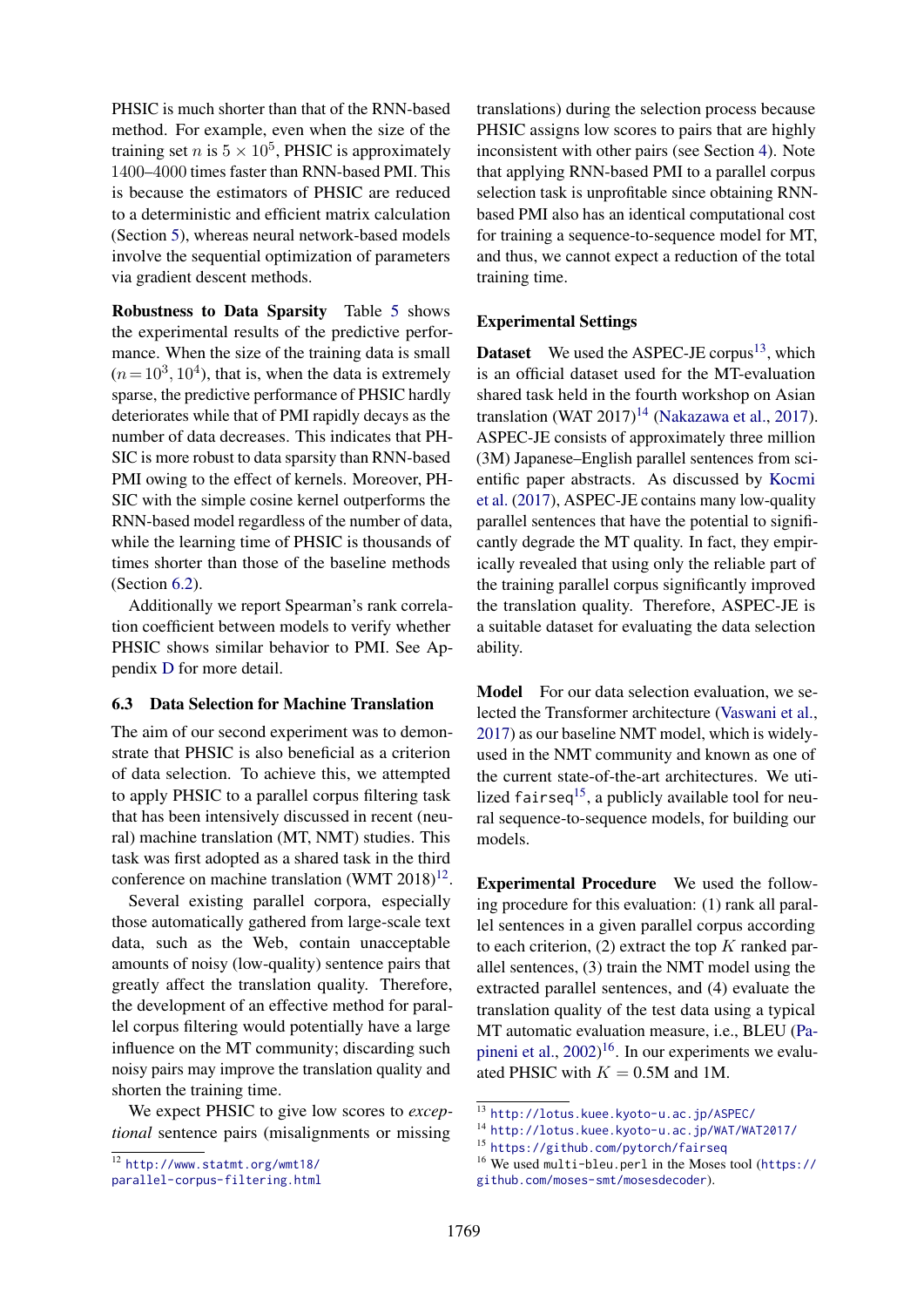|                                            |          |                    | Size of Training Set $n$                 |                                                     |                                                     |                                          |  |
|--------------------------------------------|----------|--------------------|------------------------------------------|-----------------------------------------------------|-----------------------------------------------------|------------------------------------------|--|
| <b>Models</b>                              |          | Config             | 10 <sup>3</sup>                          | $10^{4}$                                            | $10^{5}$                                            | $5 \times 10^5$                          |  |
| <b>Chance Level</b>                        |          |                    | .50; .29; .10, .20                       | .50; .29; .10, .20                                  | .50; .29; .10, .20                                  | .50; .29; .10, .20                       |  |
|                                            | Dim.     | Init.              |                                          |                                                     |                                                     |                                          |  |
| $\widehat{\textbf{P}}_{\text{RNN}}(y)$     | 1200     | fastText           | .50; .29; .10, .21                       | .50; .30; .11, .21                                  | .50; .30; .10, .21                                  | .50; .30; .13, .25                       |  |
| $\widehat{\mathbf{P}}_{\mathrm{RNN}}(y x)$ | 1200     | fastText           | .50: .29: .10. .21                       | .50: .30: .10. .21                                  | .52; .31; .11, .23                                  | $.54$ ; $.32$ ; $.13$ , $.25$            |  |
| <b>RNN-PMI</b>                             | 300      | random<br>fastText | .51: .30: .10. .21<br>.51: .29: .09. .20 | .51; .30; .11, .22<br>$.56$ ; $.34$ ; $.15$ , $.25$ | .58: .35: .14. .29<br>$.66$ ; $.41$ ; $.20$ , $.36$ | .69: .46: .25. .42<br>.76: .56: .36. .54 |  |
|                                            | 1200     | random<br>fastText | .50: .29: .11. .20<br>.51; .30; .11, .20 | .51: .30: .10. .19<br>.52; .32; .13, .23            | .57: .35: .14. .29<br>.65: .42: .21. .36            | .70: .47: .26. .44<br>.75: .54: .34. .52 |  |
|                                            | Encoder  | Kernel             |                                          |                                                     |                                                     |                                          |  |
| <b>PHSIC</b>                               | fastText | <b>COS</b>         | .61; .38; .17, .33                       | $.62$ ; $.40$ ; $.19$ , $.34$                       | $.62$ ; $.40$ ; $.19$ , $.34$                       | $.62$ ; $.40$ ; $.19$ , $.34$            |  |
|                                            | DAN      | <b>COS</b>         | .77: .58: .40. .56                       | .78: .57: .39. .56                                  | .78: .58: .41. .57                                  | .78: .58: .40. .57                       |  |

<span id="page-7-0"></span>Table 5: Predictive performance for each model and each training set size for the dialogue response selection task: ROC-AUC; MRR; Recall@1,2. The best result in each column is in bold. The other notation is the same as in Table [4.](#page-5-0)

| <b>Selection Criteria</b> |                        |  | # of Selected Data $K$ |             |       |  |
|---------------------------|------------------------|--|------------------------|-------------|-------|--|
|                           |                        |  | $0.5M$ 1M              |             | 3M    |  |
|                           | (all the training set) |  |                        |             | 41.02 |  |
| Random                    |                        |  |                        | 34.26 39.82 |       |  |
| fast_align                |                        |  |                        | 38.63 40.56 |       |  |
|                           | Encoder Kernel         |  |                        |             |       |  |
|                           | <b>PHSIC</b> fastText  |  | RBF 38.95 40.95        |             |       |  |

<span id="page-7-1"></span>Table 6: BLEU scores with the Transformer for each data selection criterion and each size of selected data  $K$  for the parallel corpus filtering task. "Random" represents the baseline method of selecting sentences at random.

Baseline Measure As a baseline measure, we utilize a publicly available script $17$  of fast align [\(Dyer et al.,](#page-9-13) [2013\)](#page-9-13), which is one of the state-of-theart word aligner. We firstly used the fast\_align for the training set  $\mathcal{D} = \{(x_i, y_i)\}_i$  to obtain the word alignment between each sentence pair  $(x_i, y_i)$ , i.e., a set of aligned word pairs with its probabilities. We then computed the co-occurrence score of  $(x_i, y_i)$  with sentence-length normalization, i.e., the average log probability of aligned word pairs.

#### Experimental Results

Table [6](#page-7-1) shows the results of our data selection evaluation. It is common knowledge in NMT that more data gives better performance in general. However, we observed that PHSIC successfully extracted beneficial parallel sentences from the noisy parallel

corpus; the result using 1M data extracted from the 3M corpus by PHSIC was almost the same as that using 3M data (the decrease in the BLEU score was only 0.07), whereas that by random extraction reduced the BLEU score by 1.20.

This was actually a surprising result because PH-SIC utilizes only monolingual similarity measures (kernels) without any other language resources. This indicates that PHSIC can be applied to a language pair poor in parallel resources. In addition, the surface form and grammatical characteristics between English and Japanese are extremely differ- $ent<sup>18</sup>$  $ent<sup>18</sup>$  $ent<sup>18</sup>$ ; therefore, we expect that PHSIC will work well regardless of the similarity of the language pair.

#### 7 Related Work

Dependence Measures Measuring independence or dependence (correlation) between two random variables, i.e., estimating dependence from a set of paired data, is a fundamental task in statistics and a very wide area of data science. To measure the complex nonlinear dependence that real data has, we have several choices.

First, information-theoretic MI [\(Cover and](#page-9-5) [Thomas,](#page-9-5) [2006\)](#page-9-5) and its variants [\(Suzuki et al.,](#page-10-6) [2009;](#page-10-6) [Reshef et al.,](#page-10-7) [2011\)](#page-10-7) are the most commonly used dependence measures. However, to the best of our knowledge, there is no practical method of computing MIs for large-multi class high-dimensional

<sup>&</sup>lt;sup>17</sup> [https://github.com/clab/fast](https://github.com/clab/fast_align)\_align

<sup>&</sup>lt;sup>18</sup> For example, word order; English is an SVO (subject-verbobject) language and Japanese is an SOV (subject-object-verb) language.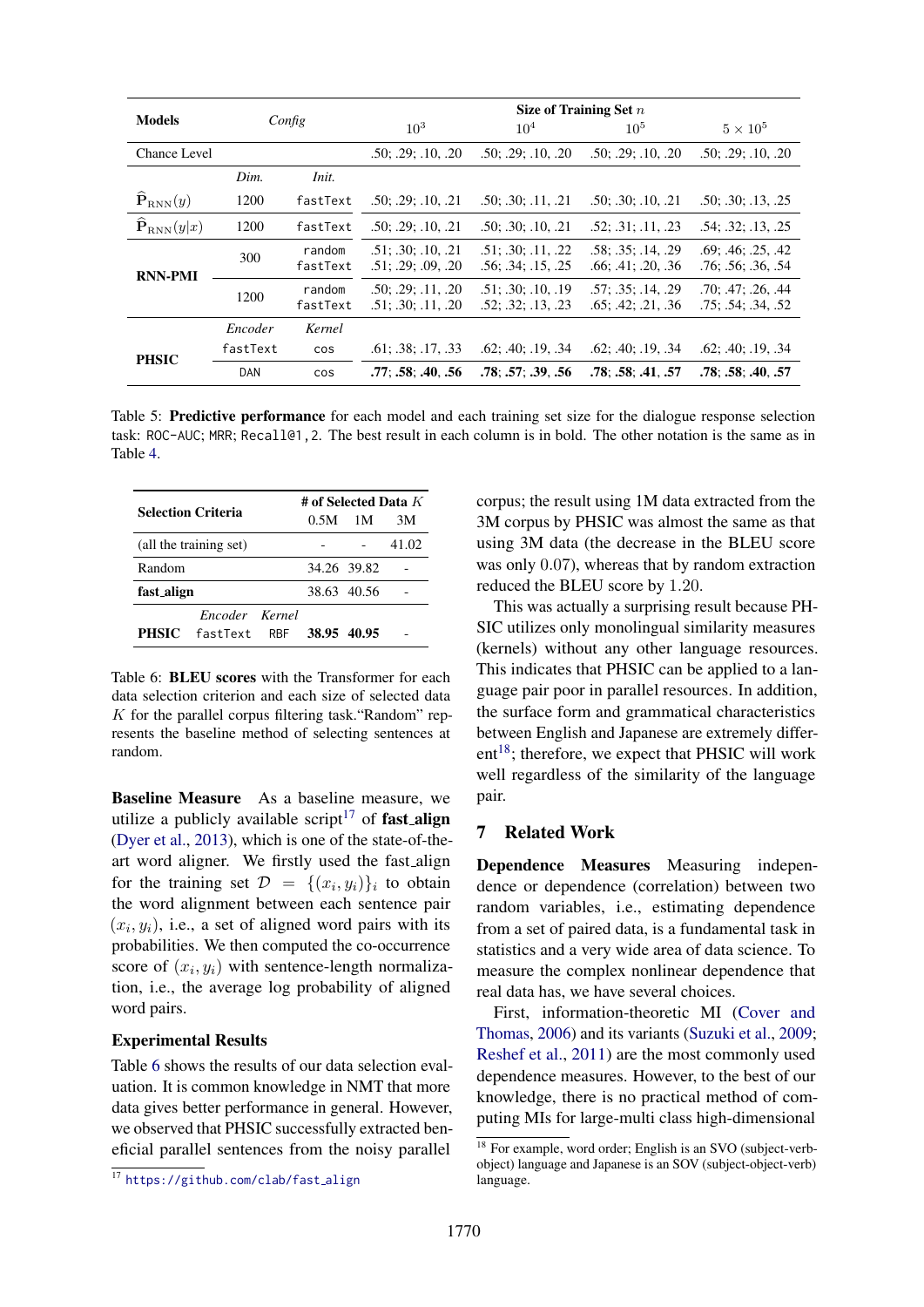(having a complex generative model) discrete data, such as sparse linguistic data.

Second, several kernel-based dependence measures have been proposed for measuring nonlinear dependence [\(Akaho,](#page-9-14) [2001;](#page-9-14) [Bach and Jordan,](#page-9-15) [2002;](#page-9-15) [Gretton et al.,](#page-9-4) [2005\)](#page-9-4). The reason why kernelbased dependence measures work well for real data is that they do not explicitly estimate densities, which is difficult for high-dimensional data. Among them, HSIC [\(Gretton et al.,](#page-9-4) [2005\)](#page-9-4) is popular because it has a simple estimation method, which is used for various tasks such as feature selection [\(Song et al.,](#page-10-8) [2012\)](#page-10-8), dimensionality reduction [\(Fukumizu et al.,](#page-9-16) [2009\)](#page-9-16), and unsupervised object matching [\(Quadrianto et al.,](#page-10-9) [2009;](#page-10-9) [Jagarlamudi](#page-9-17) [et al.,](#page-9-17) [2010\)](#page-9-17). We follow this line.

Co-occurrence Measures First, In NLP, PMI [\(Church and Hanks,](#page-9-2) [1989\)](#page-9-2) and its variants [\(Bouma,](#page-9-18) [2009\)](#page-9-18) are the de facto co-occurrence measures between *dense* linguistic expressions, such as words [\(Bouma,](#page-9-18) [2009\)](#page-9-18) and simple narrative-event expressions [\(Chambers and Jurafsky,](#page-9-19) [2008\)](#page-9-19). In recent years, positive PMI (PPMI) has played an important role as a component of word vectors [\(Levy and](#page-9-20) [Goldberg,](#page-9-20) [2014\)](#page-9-20).

Second, there are several studies in which the pairwise ranking problem has been solved by using deep neural networks (DNNs) in NLP. [Li et al.](#page-9-3) [\(2016\)](#page-9-3) proposed a PMI estimation using RNN language models; this was used as a baseline model in our experiments (see Section [6.2\)](#page-4-4). Several studies have used DNN-based binary classifiers modeling  $P(C = positive \mid (x, y))$  to solve the given ranking problem directly [\(Hu et al.,](#page-9-21) [2014;](#page-9-21) [Yin et al.,](#page-10-10) [2016;](#page-10-10) [Mueller and Thyagarajan,](#page-10-11) [2016\)](#page-10-11) (these networks are sometimes called Siamese neural networks). Our study focuses on comparing co-occurrence measures. It is unknown whether Siamese NNs capture the co-occurrence strength; therefore we did not deal with Siamese NNs in this paper.

Finally, to the best of our knowledge, [Yokoi et al.](#page-10-12) [\(2017\)](#page-10-12)'s paper is the first study that suggested converting HSIC to a pointwise measure. The present study was inspired by their suggestion; here, we have (i) provided a formal definition (population) of PHSIC; (ii) analyzed the relationship between PHSIC and PMI; (iii) proposed linear-time estimation methods; and (iv) experimentally verified the computation speed and robustness to data sparsity of PHSIC for practical applications.

### 8 Conclusion

The NLP community has commonly employed PMI to estimate the co-occurrence strength between linguistic expressions; however, existing PMI estimators have a high computational cost when applied to sparse linguistic expressions (Section [1\)](#page-0-1). We proposed a new kernel-based co-occurrence measure, the pointwise Hilbert– Schmidt independent criterion (PHSIC). As well as defining PMI as the contribution to mutual information, PHSIC is defined as the contribution to HSIC; PHSIC is intuitively a "kernelized variant of PMI" (Section [3\)](#page-1-1). PHSIC can be applied to sparse linguistic expressions owing to the mechanism of smoothing by kernels. Comparing the estimators of PMI and PHSIC, PHSIC can be interpreted as a smoothed variant of PMI, which allows various similarity metrics to be plugged in as kernels (Section [4\)](#page-2-0). In addition, PHSIC can be estimated in linear time owing to the efficient matrix calculation, regardless of whether we use linear or nonlinear kernels (Section [5\)](#page-3-1). We conducted a ranking task for dialogue systems and a data selection task for machine translation (Section [6\)](#page-4-1). The experimental results show that (i) the learning of PHSIC was completed thousands of times faster than that of the RNN-based PMI while outperforming it in ranking accuracy (Section [6.2\)](#page-4-4); and (ii) even when using a nonlinear kernel, PHSIC can be applied to a large dataset. Moreover, PHSIC reduces the amount of training data to one third without sacrificing the output translation quality (Section [6.3\)](#page-6-0).

Future Work Using the PHSIC estimator in feature space (Equation [\(18\)](#page-4-3)), we can generate the most appropriate  $\psi(y)$  for a given  $\phi(x)$  (uniquely, up to scale). That is, if a DNN-based sentence decoder is used,  $y$  (a sentence) can be restored from  $\psi(y)$  (a feature vector) so that generative models of strong co-occurring sentences can be realized.

### Acknowledgments

We are grateful to anonymous reviewers for their helpful comments. We also thank Weihua Hu for useful discussions, Kenshi Yamaguchi for collecting data, and Paul Reisert for proofreading. This work was supported in part by JSPS KAKENHI Grant Number JP15H01702 and JST CREST Grant Number JPMJCR1513, Japan.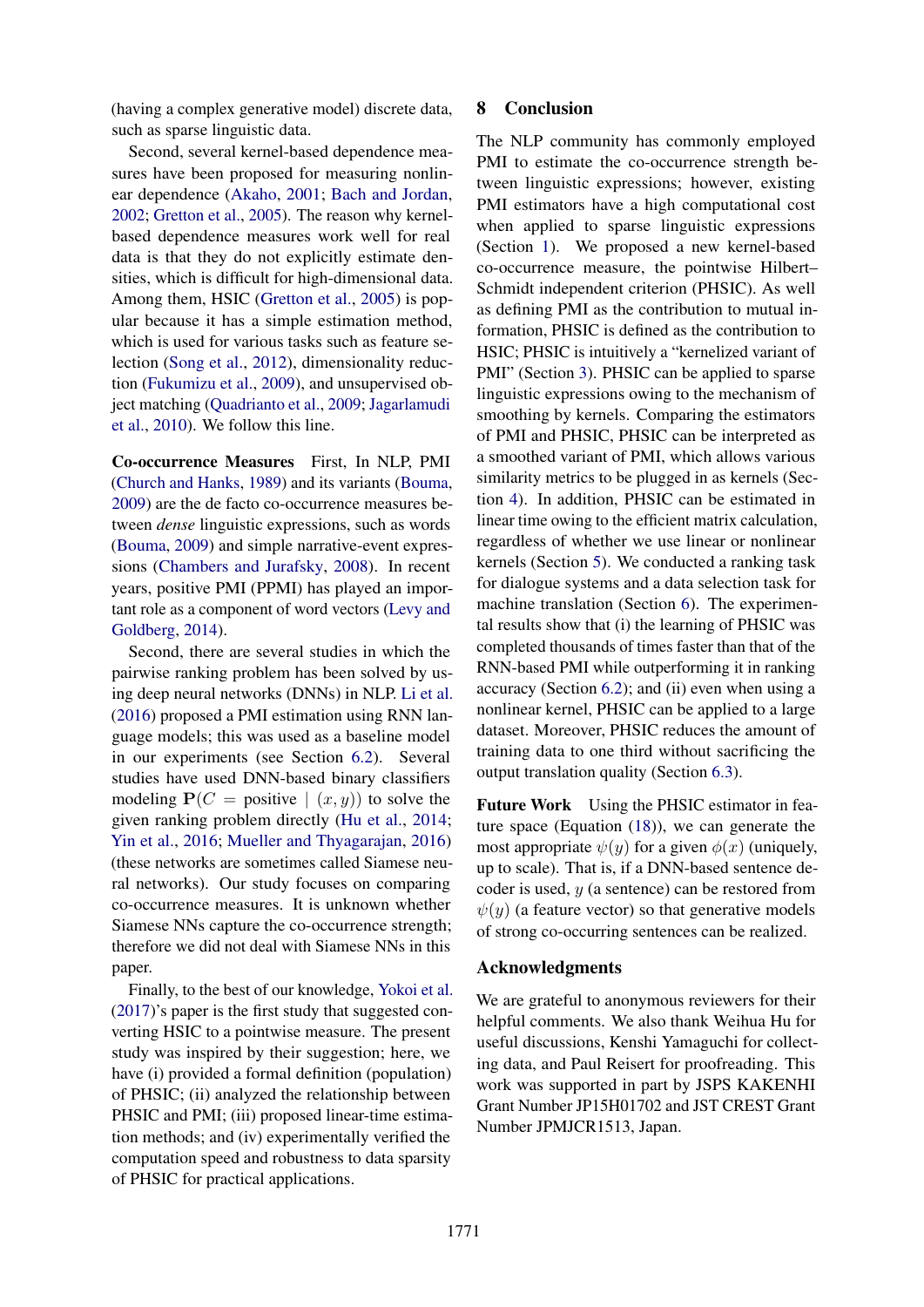#### References

- <span id="page-9-14"></span>Shotaro Akaho. 2001. A kernel method for canonical correlation analysis. In *IMPS*, pages 1–7.
- <span id="page-9-15"></span>Francis R. Bach and Michael I. Jordan. 2002. Kernel Independent Component Analysis. *JMLR*, 3(Jul):1– 48.
- <span id="page-9-8"></span>Piotr Bojanowski, Edouard Grave, Armand Joulin, and Tomas Mikolov. 2017. Enriching Word Vectors with Subword Information. *TACL*, 5:135–146.
- <span id="page-9-18"></span>Gerlof Bouma. 2009. Normalized (Pointwise) Mutual Information in Collocation Extraction. In *GSCL*, pages 31–40.
- <span id="page-9-27"></span>Razvan C Bunescu and Raymond J Mooney. 2006. Subsequence Kernels for Relation Extraction. In *NIPS*, pages 171–178.
- <span id="page-9-10"></span>Daniel Cer, Yinfei Yang, Sheng-yi Kong, Nan Hua, Nicole Limtiaco, Rhomni St John, Noah Constant, Mario Guajardo-Cespedes, Steve Yuan, Chris Tar, Yun-Hsuan Sung, Brian Strope, and Ray Kurzweil. 2018. Universal Sentence Encoder. *CoRR*, abs/1803.1.
- <span id="page-9-19"></span>Nathanael Chambers and Dan Jurafsky. 2008. Unsupervised Learning of Narrative Event Chains. In *ACL*, pages 789–797.
- <span id="page-9-2"></span>Kenneth Ward Church and Patrick Hanks. 1989. Word Association Norms, Mutual Information, and Lexicography. In *ACL*, pages 76–83.
- <span id="page-9-26"></span>Michael Collins and Nigel Duffy. 2002. Convolution Kernels for Natural Language. In *NIPS*, pages 625– 632.
- <span id="page-9-5"></span>Thomas M. Cover and Joy A. Thomas. 2006. *Elements of Information Theory*. John Wiley & Sons.
- <span id="page-9-23"></span>Andrew M Dai and Quoc V Le. 2015. Semi-supervised Sequence Learning. In *NIPS*, pages 3079–3087.
- <span id="page-9-13"></span>Chris Dyer, Victor Chahuneau, and Noah A Smith. 2013. A Simple, Fast, and Effective Reparameterization of IBM Model 2. In *NAACL-HLT*, pages 644– 648.
- <span id="page-9-28"></span>Shai Fine and Katya Scheinberg. 2001. Efficient SVM Training Using Low-Rank Kernel Representations. *JMLR*, 2(Dec):243–264.
- <span id="page-9-16"></span>Kenji Fukumizu, Francis R. Bach, and Michael I. Jordan. 2009. Kernel dimension reduction in regression. *Annals of Statistics*, 37(4):1871–1905.
- <span id="page-9-9"></span>Edouard Grave, Piotr Bojanowski, Prakhar Gupta, Armand Joulin, and Tomas Mikolov. 2018. Learning Word Vectors for 157 Languages. In *LREC*, pages 3483–3487.
- <span id="page-9-6"></span>Arthur Gretton, Karsten M Borgwardt, Malte J Rasch, Bernhard Schölkopf, and Alexander Smola. 2012. A Kernel Two-Sample Test. *JMLR*, 13(Mar):723–773.
- <span id="page-9-4"></span>Arthur Gretton, Olivier Bousquet, Alex Smola, and Bernhard Schölkopf. 2005. Measuring Statistical Dependence with Hilbert-Schmidt Norms. In *ALT*, pages 63–77.
- <span id="page-9-24"></span>Felix Hill, Kyunghyun Cho, and Anna Korhonen. 2016. Learning Distributed Representations of Sentences from Unlabelled Data. In *NAACL-HLT*, pages 1367– 1377.
- <span id="page-9-29"></span>Sepp Hochreiter and Jrgen Schmidhuber. 1997. Long Short-Term Memory. *Neural Computation*, 9(8):1735–1780.
- <span id="page-9-21"></span>Baotian Hu, Zhengdong Lu, Hang Li, and Qingcai Chen. 2014. Convolutional Neural Network Architectures for Matching Natural Language Sentences. In *NIPS*, pages 2042–2050.
- <span id="page-9-11"></span>Mohit Iyyer, Varun Manjunatha, Jordan Boyd-Graber, and Hal Daumé III. 2015. Deep Unordered Composition Rivals Syntactic Methods for Text Classification. In *ACL/IJCNLP*, pages 1681–1691.
- <span id="page-9-17"></span>Jagadeesh Jagarlamudi, Seth Juarez, and Hal Daumé III. 2010. Kernelized Sorting for Natural Language Processing. In *AAAI*, pages 1020–1025.
- <span id="page-9-22"></span>Ryan Kiros, Yukun Zhu, Ruslan R. Salakhutdinov, Richard Zemel, Raquel Urtasun, Antonio Torralba, and Sanja Fidler. 2015. Skip-Thought Vectors. In *NIPS*, pages 3294–3302.
- <span id="page-9-12"></span>Tom Kocmi, Dušan Variš, and Ondřej Bojar. 2017. Cuni nmt system for wat 2017 translation tasks. In *WAT*, pages 154–159.
- <span id="page-9-20"></span>Omer Levy and Yoav Goldberg. 2014. Neural Word Embedding as Implicit Matrix Factorization. In *NIPS*, pages 2177–2185.
- <span id="page-9-3"></span>Jiwei Li, Michel Galley, Chris Brockett, Jianfeng Gao, and Bill Dolan. 2016. A Diversity-Promoting Objective Function for Neural Conversation Models. In *NAACL-HLT*, pages 110–119.
- <span id="page-9-1"></span>Ryan Lowe, Nissan Pow, Iulian Serban, and Joelle Pineau. 2015. The Ubuntu Dialogue Corpus: A Large Dataset for Research in Unstructured Multi-Turn Dialogue Systems. In *SIGDIAL*, pages 285– 294.
- <span id="page-9-0"></span>Christopher D. Manning and Hinrich Schütze. 1999. *Foundations of Statistical Natural Language Processing*. MIT press.
- <span id="page-9-7"></span>Tomas Mikolov, Kai Chen, Greg Corrado, and Jeffrey Dean. 2013a. Distributed Representations of Words and Phrases and their Compositionality. In *NIPS*, pages 3111–3119.
- <span id="page-9-25"></span>Tomas Mikolov, Greg Corrado, Kai Chen, and Jeffrey Dean. 2013b. Efficient Estimation of Word Representations in Vector Space. In *Proc. of the Workshop on ICLR*, pages 1–12.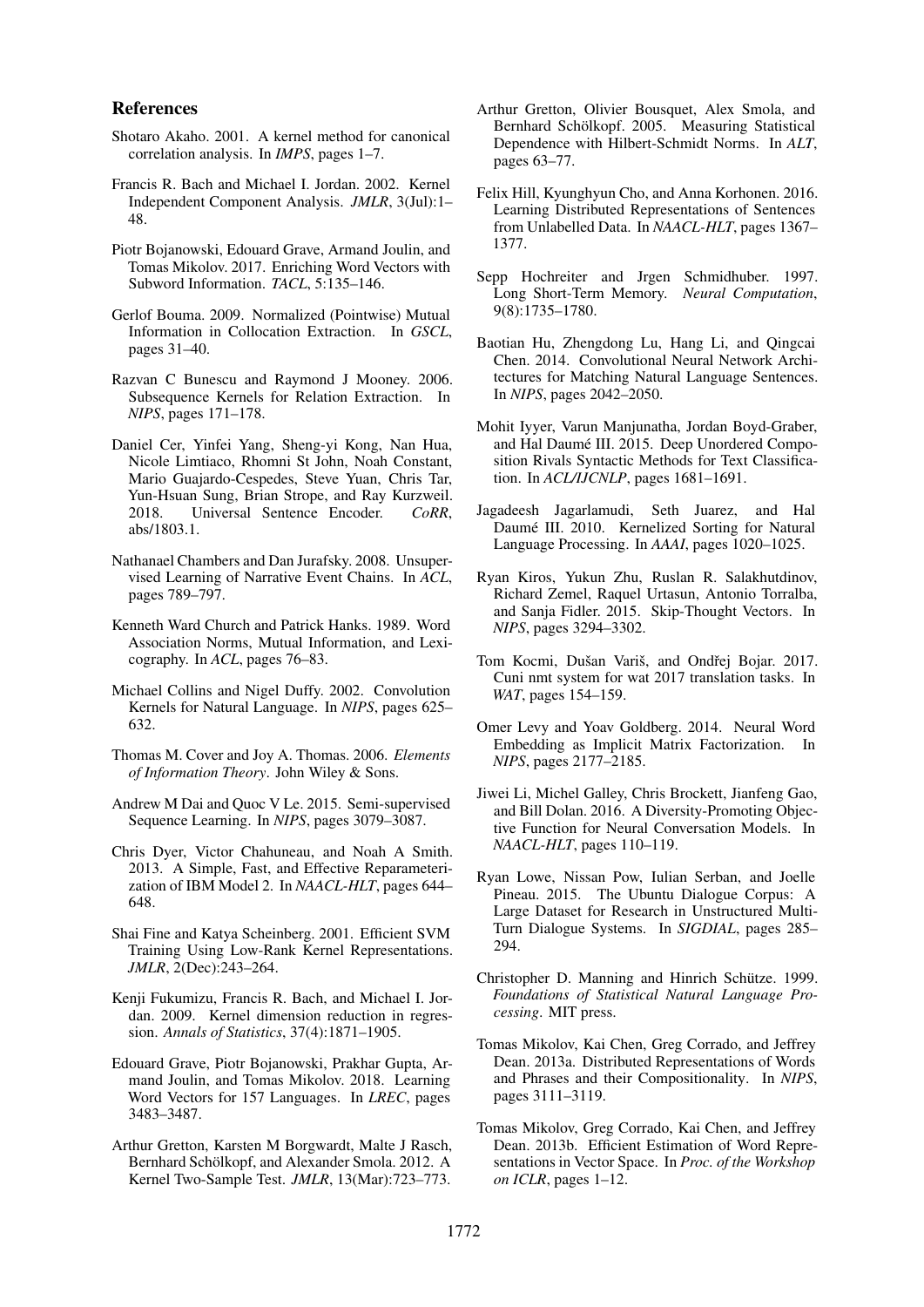- <span id="page-10-1"></span>Tomas Mikolov, Martin Karafiat, Lukas Burget, Jan Cernocky, and Sanjeev Khudanpur. 2010. Recurrent neural network based language model. In *Interspeech*, pages 1045–1048.
- <span id="page-10-13"></span>Jeff Mitchell and Mirella Lapata. 2010. Composition in Distributional Models of Semantics. *Cognitive Science*, 34(8):1388–1429.
- <span id="page-10-16"></span>Alessandro Moschitti. 2006. Making Tree Kernels practical for Natural Language Learning. In *EACL*, volume 6, pages 113–120.
- <span id="page-10-11"></span>Jonas Mueller and Aditya Thyagarajan. 2016. Siamese Recurrent Architectures for Learning Sentence Similarity. In *AAAI*, 2012, pages 2786–2792.
- <span id="page-10-3"></span>Toshiaki Nakazawa, Shohei Higashiyama, Chenchen Ding, Hideya Mino, Isao Goto, Hideto Kazawa, Yusuke Oda, Graham Neubig, and Sadao Kurohashi. 2017. Overview of the 4th workshop on asian translation. In *WAT*, pages 1–54.
- <span id="page-10-5"></span>Kishore Papineni, Salim Roukos, Todd Ward, and Wei-Jing Zhu. 2002. Bleu: a method for automatic evaluation of machine translation. In *ACL*, pages 311– 318.
- <span id="page-10-15"></span>Jeffrey Pennington, Richard Socher, and Christopher D Manning. 2014. GloVe: Global Vectors for Word Representation. In *EMNLP*, pages 1532–1543.
- <span id="page-10-9"></span>Novi Quadrianto, Le Song, and Alex J. Smola. 2009. Kernelized sorting. In *NIPS*, pages 1289–1296.
- <span id="page-10-7"></span>David N. Reshef, Yakir A. Reshef, Hilary K. Finucane, Sharon R. Grossman, Gilean McVean, Peter J. Turnbaugh, Eric S. Lander, Michael Mitzenmacher, and Pardis C. Sabeti. 2011. Detecting Novel Associations in Large Data Sets. *Science*, 334(6062):1518– 1524.
- <span id="page-10-17"></span>J. Shawe-Taylor and N. Cristianini. 2004. *Kernel Methods for Pattern Analysis*. Cambridge University Press.
- <span id="page-10-8"></span>Le Song, Alex Smola, Arthur Gretton, Justin Bedo, and Karsten Borgwardt. 2012. Feature Selection via Dependence Maximization. *JMLR*, 13:1393–1434.
- <span id="page-10-0"></span>Alessandro Sordoni, Michel Galley, Michael Auli, Chris Brockett, Yangfeng Ji, Margaret Mitchell, Jian-Yun Nie, Jianfeng Gao, and Bill Dolan. 2015. A Neural Network Approach to Context-Sensitive Generation of Conversational Responses. In *NAACL-HLT*, pages 196–205.
- <span id="page-10-2"></span>Ilya Sutskever, Oriol Vinyals, and Quoc V. Le. 2014. Sequence to Sequence Learning with Neural Networks. In *NIPS*, pages 3104–3112.
- <span id="page-10-6"></span>Taiji Suzuki, Masashi Sugiyama, Takafumi Kanamori, and Jun Sese. 2009. Mutual information estimation reveals global associations between stimuli and biological processes. *BMC Bioinformatics*, 10(Suppl 1):S52.
- <span id="page-10-18"></span>Seiya Tokui, Kenta Oono, Shohei Hido, and Justin Clayton. 2015. Chainer: a Next-Generation Open Source Framework for Deep Learning. In *LearningSys*.
- <span id="page-10-4"></span>Ashish Vaswani, Noam Shazeer, Niki Parmar, Jakob Uszkoreit, Llion Jones, Aidan N. Gomez, ukasz Kaiser, and Illia Polosukhin. 2017. Attention is All you Need. In *NIPS*, pages 5998–6008.
- <span id="page-10-14"></span>John Wieting, Mohit Bansal, Kevin Gimpel, and Karen Livescu. 2015. Towards Universal Paraphrastic Sentence Embeddings. In *ICLR*, pages 1–19.
- <span id="page-10-10"></span>Wenpeng Yin, Hinrich Schütze, Bing Xiang, and Bowen Zhou. 2016. ABCNN: Attention-Based Convolutional Neural Network for Modeling Sentence Pairs. *TACL*, 4(1):259–272.
- <span id="page-10-12"></span>Sho Yokoi, Daichi Mochihashi, Ryo Takahashi, Naoaki Okazaki, and Kentaro Inui. 2017. Learning Co-Substructures by Kernel Dependence Maximization. In *IJCAI*, pages 3329–3335.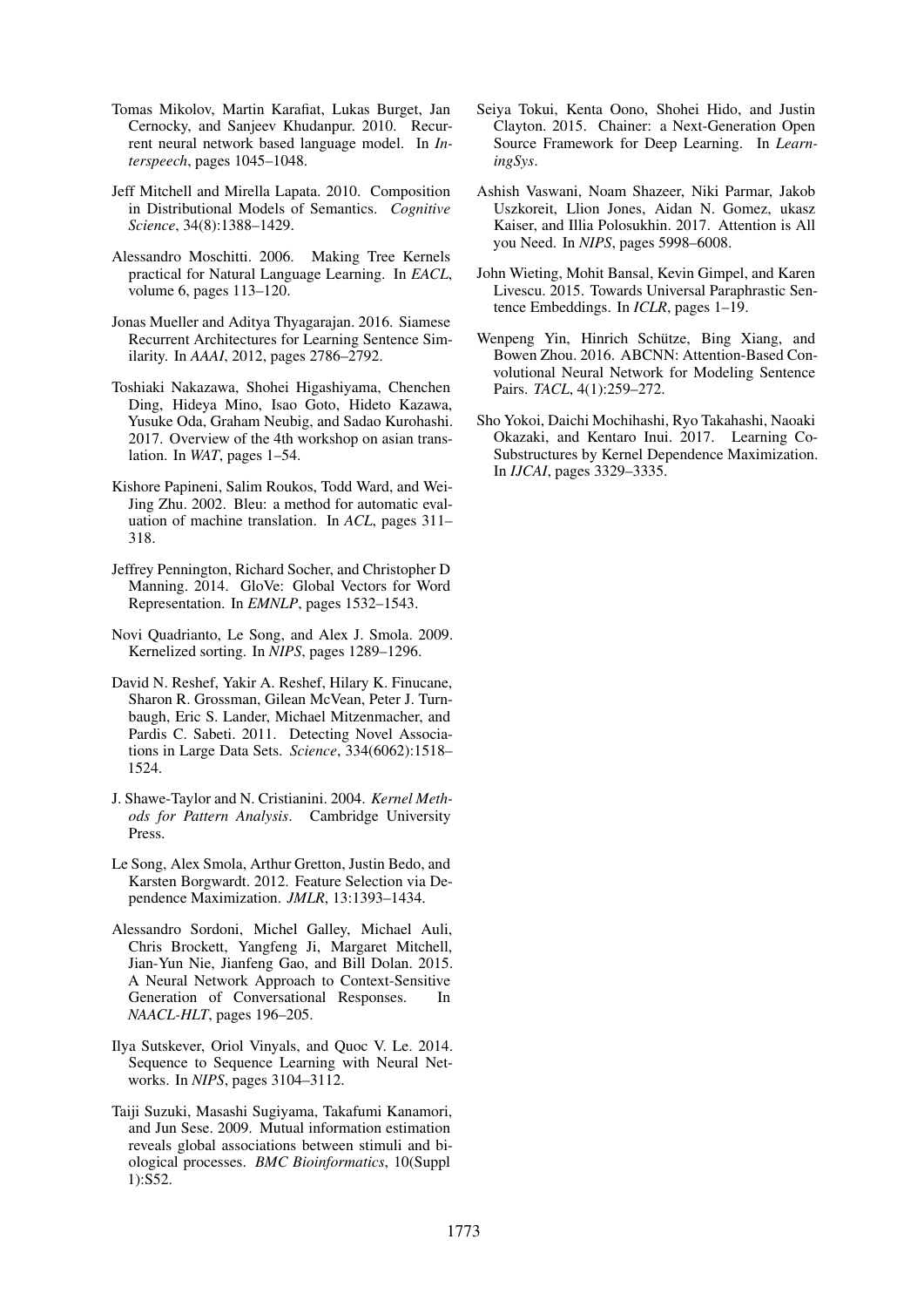#### <span id="page-11-0"></span>A Available Kernels for PHSIC

Similarity between Sentence Vectors A variety of vector representations of phrases and sentences based on the distributional hypothesis have recently been proposed, including sentence encoders [\(Kiros](#page-9-22) [et al.,](#page-9-22) [2015;](#page-9-22) [Dai and Le,](#page-9-23) [2015;](#page-9-23) [Iyyer et al.,](#page-9-11) [2015;](#page-9-11) [Hill et al.,](#page-9-24) [2016;](#page-9-24) [Cer et al.,](#page-9-10) [2018\)](#page-9-10) and the sum of word embeddings; it is known as *additive compositionality* [\(Mitchell and Lapata,](#page-10-13) [2010;](#page-10-13) [Mikolov et al.,](#page-9-7) [2013a;](#page-9-7) [Wieting et al.,](#page-10-14) [2015\)](#page-10-14) that we can express the meaning of phrases and sentences well with the sum of word vectors (e.g., word2vec [\(Mikolov](#page-9-25) [et al.,](#page-9-25) [2013b\)](#page-9-25), GloVe [\(Pennington et al.,](#page-10-15) [2014\)](#page-10-15), and fastText [\(Bojanowski et al.,](#page-9-8) [2017\)](#page-9-8)). Note that various pre-trained models of sentence encoders and word embeddings have also been made available.

The cosine of these vectors, which is a positive definite kernel, can be used as a convenient and highly accurate similarity function between phrases or sentences. Other major kernels can also be used, such as the RBF kernel, the Laplacian kernel, and polynomial kernels.

Structured Kernels Various structured kernels for NLP, such as tree kernels, which capture fine structure of sentences such as syntax, were devised in the support vector machine era [\(Collins and](#page-9-26) [Duffy,](#page-9-26) [2002;](#page-9-26) [Bunescu and Mooney,](#page-9-27) [2006;](#page-9-27) [Mos](#page-10-16)[chitti,](#page-10-16) [2006\)](#page-10-16).

Combinations We can freely combine the previously mentioned kernels because the sum and the product of positive definite kernels are also positive definite kernels [\(Shawe-Taylor and Cristianini,](#page-10-17) [2004,](#page-10-17) Proposition 3.22).

## <span id="page-11-1"></span>B Derivation of Fast PHSIC Estimation in Data Space

Although estimators of HSIC and PHSIC depend on kernels  $k, \ell$  and data D, hereinafter, we use the following notation for the sake of simplicity:

$$
\widehat{\text{HSIC}}(X, Y) := \widehat{\text{HSIC}}(X, Y; \mathcal{D}, k, \ell), \qquad (25)
$$

$$
\widehat{\text{PHSIC}}(x, y) := \widehat{\text{PHSIC}}(x, y; \mathcal{D}, k, \ell). \tag{26}
$$

Naïve Estimation Fist, an estimator of PHSIC in the data space [\(15\)](#page-2-4) is

$$
\widehat{\mathrm{PHSIC}}_{\mathrm{kernel}}(x,y) = (\mathbf{k} - \overline{\mathbf{k}})^{\top}(\frac{1}{n}H)(\boldsymbol{\ell} - \overline{\boldsymbol{\ell}}), (27)
$$

where  $\mathbf{k} := (k(x, x_1), \dots, k(x, x_n))^\top \in \mathbb{R}^n$ , so as  $\ell$ ; and vector  $\bar{k} := \frac{1}{n} K1$  denotes empirical mean of  $\{k_i\}_{i=1}^n$ , so as  $\overline{\ell}$ . This estimation has a large computational cost. When learning, computing the vectors  $\overline{k}, \overline{\ell}$  takes  $\mathcal{O}(n^2)$  time and  $\mathcal{O}(n)$ space. When estimating PHSIC, computing  $k, \ell$ and multiplying the matrix  $\frac{1}{n}H$  takes  $\mathcal{O}(n)$  time.

Fast Estimation via Incomplete Cholesky Decomposition Equation [\(27\)](#page-11-2) has a large computational cost because it is necessary to construct the Gram matrices K and  $L \in \mathbb{R}^{n \times n}$ . In kernel methods, several methods have been proposed for approximating Gram matrices at low cost without constructing them explicitly, such as *incomplete Cholesky decomposition* [\(Fine and Schein](#page-9-28)[berg,](#page-9-28) [2001\)](#page-9-28).

By incomplete Cholesky decomposition, from data points  $\{x_1, \ldots, x_n\} \subseteq \mathcal{X}$  and a positive definite kernel  $k: \mathcal{X} \times \mathcal{X} \rightarrow \mathbb{R}$ , a matrix  $A =$  $(\boldsymbol{a}_1, \dots, \boldsymbol{a}_n)^\top \in \mathbb{R}^{n \times d}$   $(d \ll n)$  can be obtained with  $\mathcal{O}(nd^2)$  time complexity. This makes it possible to approximate the Gram matrix  $K$  by vectors  $a_i \in \mathbb{R}^d$  without configuring the entire of K:

$$
\boldsymbol{a}_i^\top \boldsymbol{a}_j \approx k(x_i, x_j) \tag{28}
$$

<span id="page-11-3"></span>
$$
AA^{\top} \approx K. \tag{29}
$$

Also, for HSIC, an efficient approximation method utilizing incomplete Cholesky decomposition has been proposed [\(Gretton et al.,](#page-9-4) [2005,](#page-9-4) Lemma 2):

$$
\widehat{\text{HSIC}}_{\text{ICD}}(X, Y) = \frac{1}{n^2} \|(HA)^{\top}B\|_{\text{F}}^2,\qquad(30)
$$

where  $A = (\boldsymbol{a}_1, \dots, \boldsymbol{a}_n)^\top \in \mathbb{R}^{n \times d}$  is a matrix satisfying  $AA^{\top} \approx K$  computed via incomplete Cholesky decomposition, so as  $B (BB^{\top} \approx L)$ . Equation [\(30\)](#page-11-3) can be represented in the form of the expectation on data points:

$$
\widehat{\text{HSIC}}_{\text{ICD}}(X, Y) = \frac{1}{n} \sum_{i=1}^{n} \left[ (\boldsymbol{a}_i - \overline{\boldsymbol{a}})^{\top} \widehat{C}_{\text{ICD}}(\boldsymbol{b}_i - \overline{\boldsymbol{b}}) \right]
$$
(31)

<span id="page-11-4"></span>
$$
\widehat{C}_{\text{ICD}} := \frac{1}{n} (HA)^{\top} B \in \mathbb{R}^{d \times d},\tag{32}
$$

where vector  $\overline{a} := \frac{1}{n} A^{\top} \mathbf{1} \in \mathbb{R}^d$  denotes empirical mean of  $\{\boldsymbol{a}_i\}_{i=1}^n$ , so as  $\boldsymbol{\overline{b}} := \frac{1}{n}B^\top \mathbf{1}$ .

Recall that  $PHSIC(x, y)$  is the contribution of  $(x, y)$  to HSIC $(X, Y)$  (see Section [3.3\)](#page-2-7); PHSIC then can be efficiently estimated by the shaded part of Equation [\(31\)](#page-11-4):

<span id="page-11-5"></span><span id="page-11-2"></span>
$$
\widehat{\mathrm{PHSIC}}_{\mathrm{ICD}}(x,y) = \left(\boldsymbol{a} - \overline{\boldsymbol{a}}\right)^{\top} \widehat{C}_{\mathrm{ICD}}(\boldsymbol{b} - \overline{\boldsymbol{b}}).
$$
 (33)

Here, the vector  $\mathbf{a} \in \mathbb{R}^d$  corresponding to the new  $x$  can be calculated by "performing from halfway"